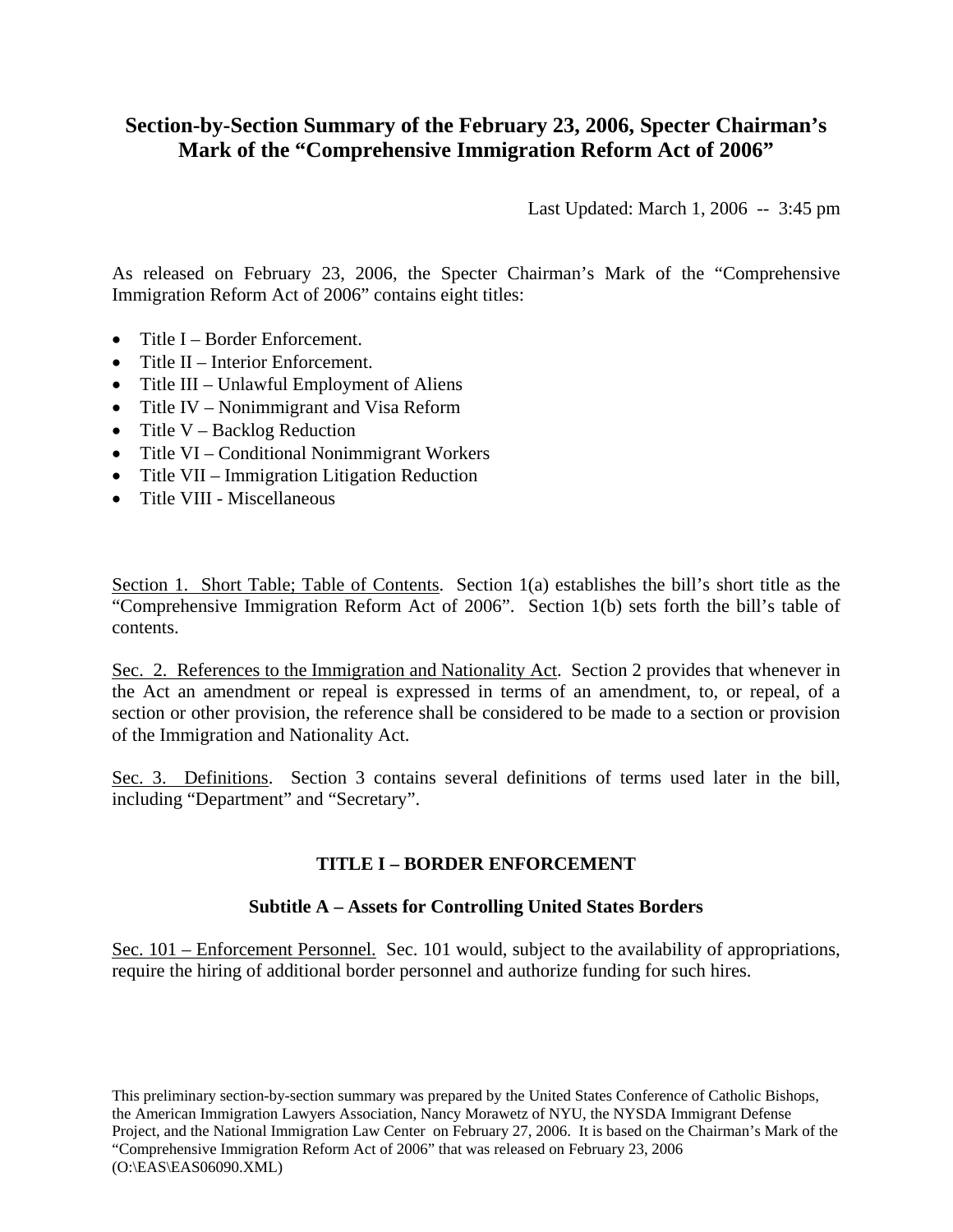- Section 101(a) would require in each year from fiscal year 2007 through fiscal year 2011 and increase of –
	- 1. 250 Customs and Border Protection officers
	- 2. 250 port of entry inspectors

 $\overline{a}$ 

- 3. 200 personnel dedicated to the investigation of alien smuggling
- In addition, section  $101(a)$  would require an increase of 1,000 each year (rather than current law, which requires an increase of 800 each year) in the number of full-time active duty investigators within the Department of Homeland Security investigating violations of immigration laws from fiscal years 2006 through 2010.
- Section 101(b) would authorize such sums as may be necessary for fiscal years 2007 through 2011 to carry out the increases in personnel required by section 101(a). It also would authorize such sums as may be necessary for fiscal years 2007 through 2011 for the increases in border patrol agents required by section 5202 of P.L. 108-458, the "Intelligence Reform and Terrorism Prevention Act of 2004".

Sec. 102. Technological Assets. Sec. 102 would require an increase in technological assets on the U.S. border, as well as require reporting on the acquisition of such assets and authorize funding for the procurement of them, and authorize funding for the acquisition of such assets.

- <span id="page-1-3"></span>• Section 102(a) would require the Secretary of Homeland Security to procure additional technological assets so as to establish a security perimeter known as a "virtual fence" along U.S. international borders to provide a barrier to illegal immigration.<sup>[2](#page-1-1)</sup>
- Section 102(b) would require the Secretary of Homeland Security and Secretary of Defense to develop and implement a plan to increase the use of Department of Defense equipment to assist the Secretary in carrying out surveillance conducted at or near U.S. international land borders to prevent illegal immigration.<sup>[3](#page-1-2)</sup>

<span id="page-1-0"></span><sup>&</sup>lt;sup>1</sup> This compares to Section 107 of the House-passed version of H.R. 4437, which would require the Secretary of Homeland Security to increase the number of full-time active duty port of entry inspectors by 250 each year beginning in fiscal year 2007 and continuing through fiscal year 2010, subject to the availability of appropriations. Section 107 also would authorize such sums as may be necessary for each such fiscal year to hire, train, equip, and support the additional inspectors.

<span id="page-1-1"></span> $2$  This compares to Section 1002 of the House-passed version of H.R. 4437, which would require the Department of Homeland Security to construct an estimated 700 miles of double-layered fencing, along with physical barriers, lighting, roads, cameras, and sensors, in five areas along the southwest border of the United States between the Pacific Ocean to the Gulf of Mexico.

<span id="page-1-2"></span> $3$  This provision is similar, but not identical, to section 301(a) of the House-passed version of H.R. 4437.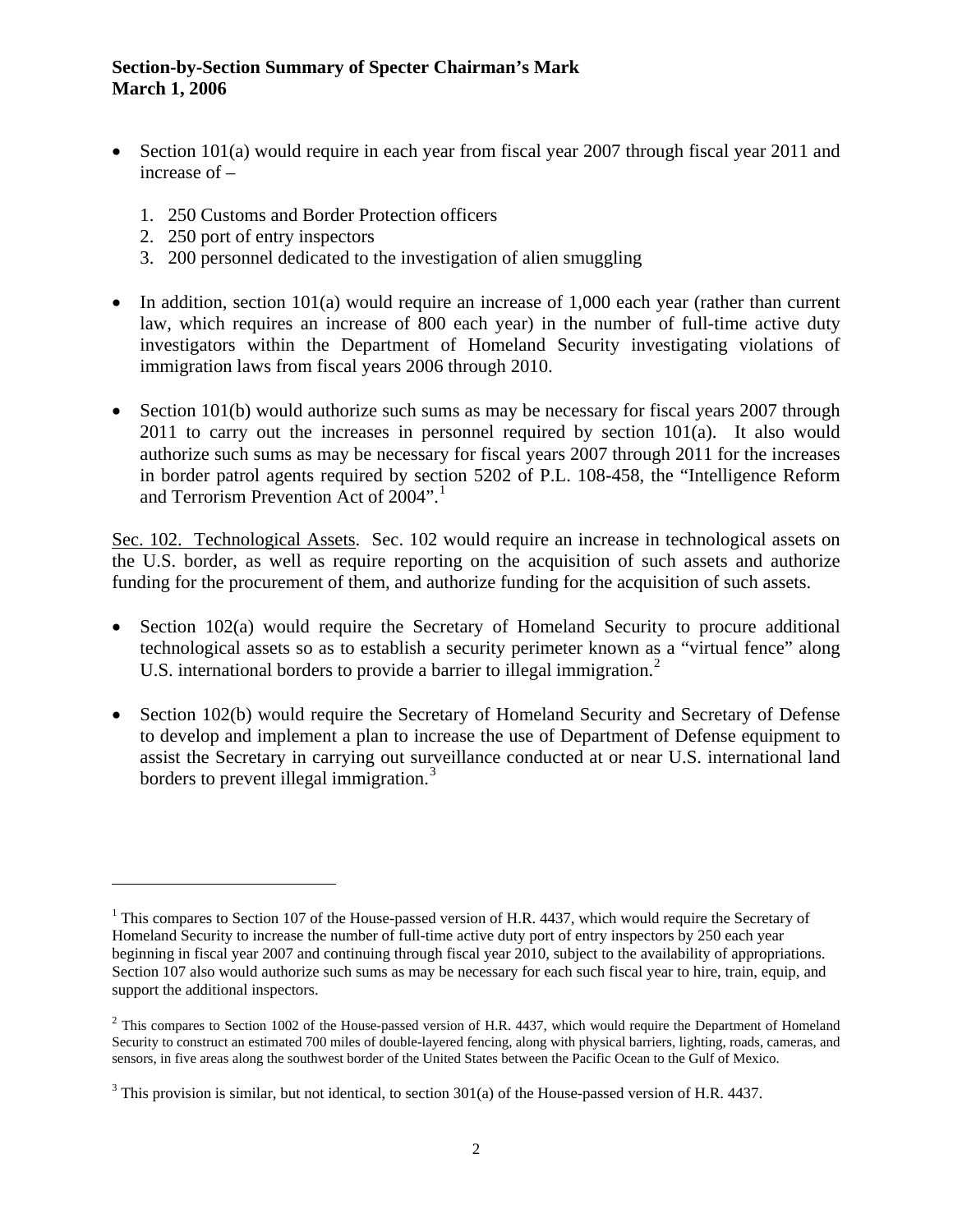- Section 102(c) would require the Secretary of Homeland Security and Secretary of Defense to report to Congress within six months after the date of enactment of the Act to report on the use and planned use of Department of Defense equipment to conduct border surveillance.
- Section 102(d) would authorize such sums as may be necessary for fiscal years 2007 through 2010 to procure the "virtual fence" required by section 102(a)

Sec. 103. Infrastructure. Section 103(a) would require the Secretary of Homeland Security to construct all-weather roads and acquire additional vehicle barriers and facilities necessary to achieve operational control of the international borders of the United States. Section 103(b) would authorize such sums as may be necessary to carry out to carry out section  $103(a)^2$  $103(a)^2$ 

Sec. 104. Border Patrol Checkpoints. Section 104 would authorize the Secretary of Homeland Security to maintain temporary or permanent checkpoints on roadways in border patrol sectors that are located in proximity to the international border between the United States and Mexico.

Sec. 105. Ports of Entry. Section 105 would authorize the Secretary of Homeland Security to construct additional ports of entry along the U.S. international land border, as the Secretary deems necessary, as well as make improvements.

# **Subtitle B – Border Security Plans, Strategies, Reports**

Sec. 111. Surveillance Plan. Section 111 would require the Secretary of Homeland Security, within six months of the date of enactment, to submit to the appropriate congressional committees a comprehensive plan for the systematic surveillance of the international land and maritime borders of the United States, including a detailed estimate of the costs associated with the implementation, deployment, and maintenance of technologies used for surveillance.<sup>[4](#page-2-0)</sup>

Sec. 112. National Strategy for Border Security. Section 112 would require the Secretary of Homeland Security, within one year of the date of enactment, to submit a National Strategy for Border Security to the appropriate congressional committees, with the goal of achieving operational control over the international land and maritime borders of the United States. The section would require the Strategy to be updated as needed and sent to Congress within 30 days of any update.<sup>[5](#page-2-1)</sup>

Sec. 113. Reports on Improving the Exchange of Information on North American Security. Section 113 would require the Secretary of State, in consultation with the Secretary of Defense, to submit a report to Congress every six months on improving the exchange of information between the United States, Canada, and Mexico related to the security of North America. Required elements in the report would include such subjects as security clearances and document integrity; immigration and visa management; visa policy coordination and immigration security;

<span id="page-2-0"></span> $4$  This provision is nearly identical to section 101(a) of the House-passed version of H.R. 4437.

<span id="page-2-1"></span><sup>&</sup>lt;sup>5</sup> This provision is similar to section 101(b) of the House-passed version of H.R. 4437.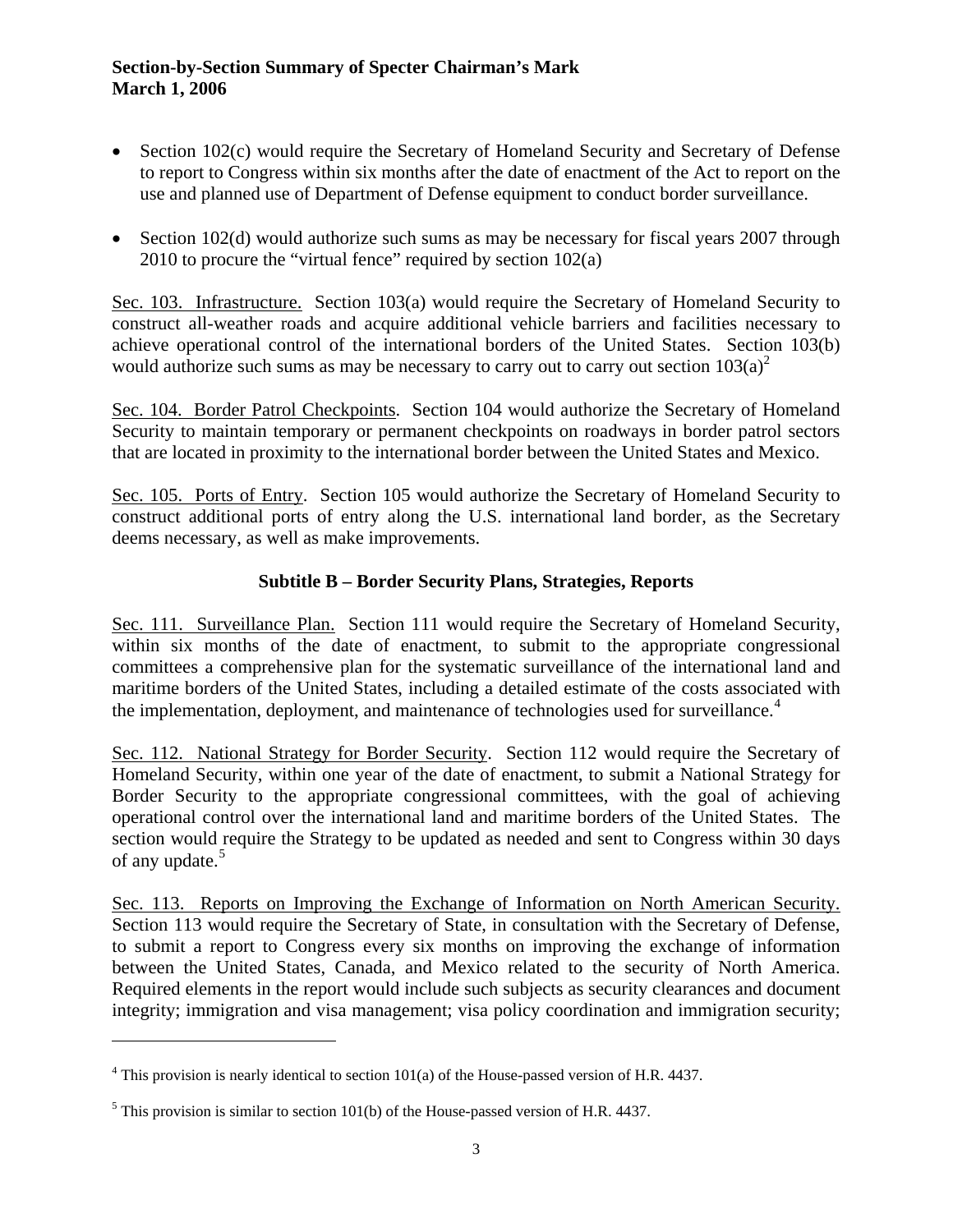North American visitor overstayers; terrorist watch lists; money laundering, currency smuggling, and alien smuggling; and law enforcement cooperation.

Sec. 114. Improving the Security of Mexico's Southern Border. Section 114 would require the Secretary of State, in coordination with the Secretary of Homeland Security, to cooperate with Canadian and Mexican officials to establish a program to assess the needs of Guatemala and Belize in securing their international borders and to provide technical assistance to those two countries in securing their borders. It also would require the two secretaries to cooperate with officials in Guatemalan and Belize to increase their ability to dismantle human smuggling organizations and gain additional control of their borders. Finally, it would require the Secretary of State, Secretary of Homeland Security, and FBI to work with the governments of Mexico, Guatemala, Belize, and other Central American countries to share information and coordinate strategies relating to Central American gang members.

## **Subtitle C – Other Border Security Initiatives**

Sec. 121. Biometric Data Enhancements. Section 121 would require that by October 1, 2007, the Secretary of Homeland Security, in consultation with the Attorney General of the United States, enhance connectivity between the IDENT and IAFIS fingerprint systems to ensure expeditious searches; as well as collect work with the Secretary of State to ensure that all fingers of aliens who must be fingerprinted are collected in the entry-exit system mandated by section 110 of the Illegal Immigration Reform and Immigrant Responsibility Act.<sup>[6](#page-3-0)</sup>

Sec. 122. Secure Communication. Section 122 would require the Secretary of Homeland Security, as expeditiously as possible, to develop and implement a plan to ensure clear and secure two-way communication capabilities, including the specific use of satellite capabilities, among all Border Patrol agents conducting operations between ports of entry, as well as between Border Patrol agents and their respective border patrol stations, between Border Patrol agents and residents in remote areas along the U.S. border who do not have mobile communications, and between all appropriate Department of Homeland Security border security agencies and State, local, and tribal law enforcement agencies.<sup>[7](#page-3-1)</sup>

Sec. 123. Border Patrol Training Capacity Review. Section 123 would require the Government Accountability Office (GAO) to conduct a review of the basic training provided to Border Patrol agents by the Department of Homeland Security to ensure that such training is provided as efficiently and cost-effectively as possible. $8$ 

Sec. 124. US-VISIT System. Section 124 would require DHS to submit a timeline for equipping all land borders with the US-VISIT entry/exit system, developing and deploying the

<span id="page-3-0"></span> $6$  This provision is nearly identical to section 104 of the House-passed version of H.R. 4437

<span id="page-3-1"></span> $<sup>7</sup>$  This provision is nearly identical to section 106 of the House-passed version of H.R. 4437.</sup>

<span id="page-3-2"></span> $8$  This provision is nearly identical to section 110 of the House-passed version of H.R. 4437.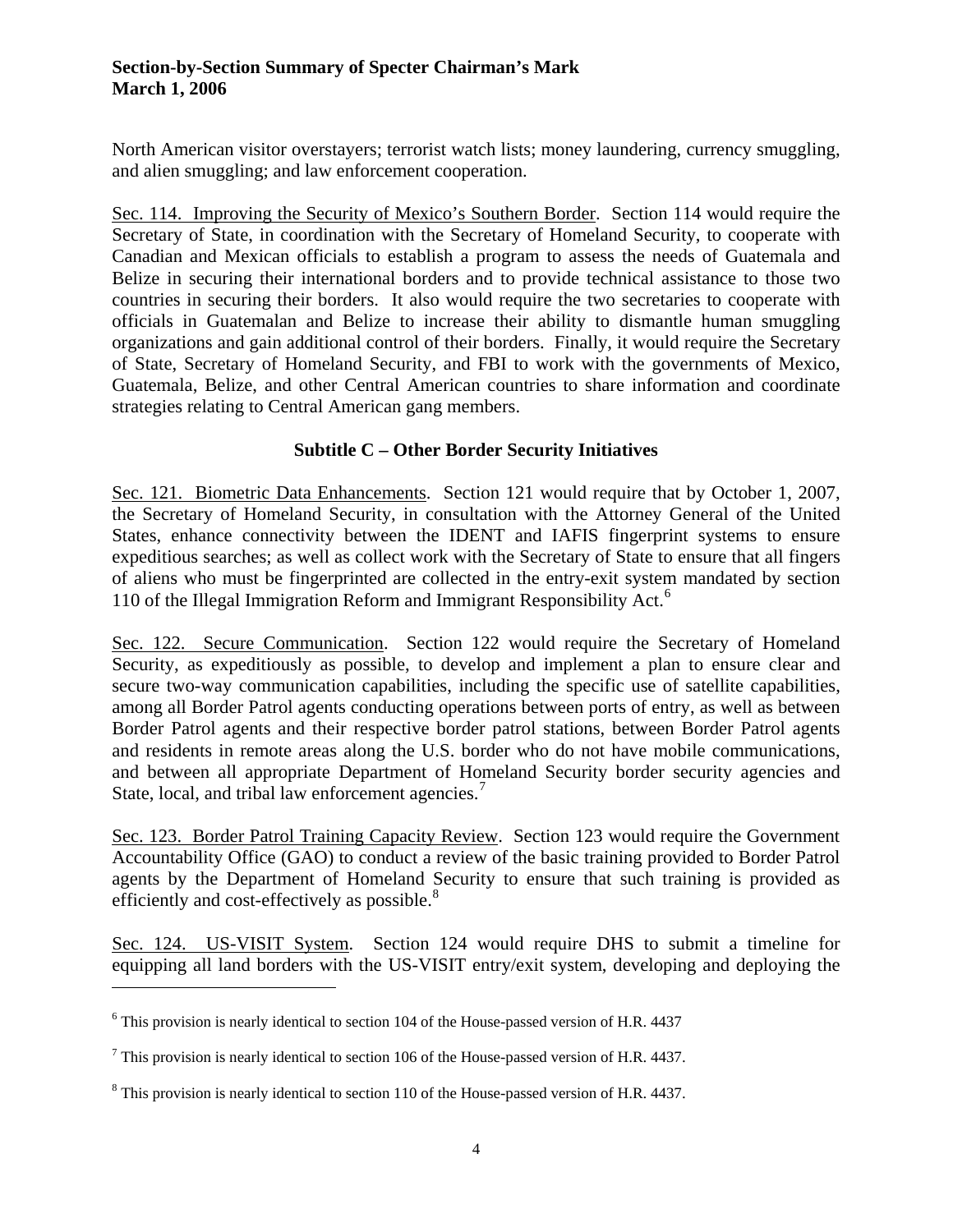exit component of the US-VISIT system at all land borders, and making all border screening systems operated by the Department interoperable.<sup>[9](#page-4-0)</sup>

Sec. 125. Document Fraud Detection. Section 125 would require the Secretary of Homeland Security to provide training to CBP officers on identifying and detecting fraudulent travel documents; provide all CBP officers with access to the Forensic Documents Laboratory; require an assessment of and report to Congress on the Forensic Document Laboratory; and authorize the appropriation of such sums as may be necessary to carry out the section.

Sec. 126. Improved Document Integrity. Section 126 would require that all documents evidencing immigration status be machine-readable, tamper resistant, and include a biometric identifier.

Sec. 127. Cancellation of Visas. Section 127 would expand the consular authority to re-issue non-immigrant visas of individuals, previously overstayed, to consular posts in other than the country of nationality and to include the country of foreign residence.

Sec. 128. Biometric Entry-Exit System. Section 128 would make a number of changes in requirements and authorities relating to the entry/exit system.

- Section 128(a) would authorize the Secretary of Homeland Security to require biometric data and other information relating to the immigration status of aliens departing the United States.
- Section 128(b) would authorize immigration officers to collect biometric data from aliens who are either seeking admission to the United States or who are seeking to transit through the United States, as well as from lawful permanent residents who are seeking to enter the United States.
- Section 128(c) would authorize immigration officers to collect biometric data from alien crewmen seeking permission to temporarily land in the United States.
- Section 128(d) would make refusal to provide biometric information when it is requested of an alien a ground of inadmissibility but permit the Secretary to waive the ground of inadmissibility.
- Section 128(e) would waive the Administrative Procedure Act and other laws relating to the issuance of regulations with respect to the implementation of an automated entry and exit system. It also would authorize the appropriation of such sums as may be necessary for fiscal years 2007 and 2008 to implement the automated biometric entry and exit data system at all land border ports of entry.

<span id="page-4-0"></span> $9$  This provision is nearly identical to section 120 of the House-passed version of H.R. 4437.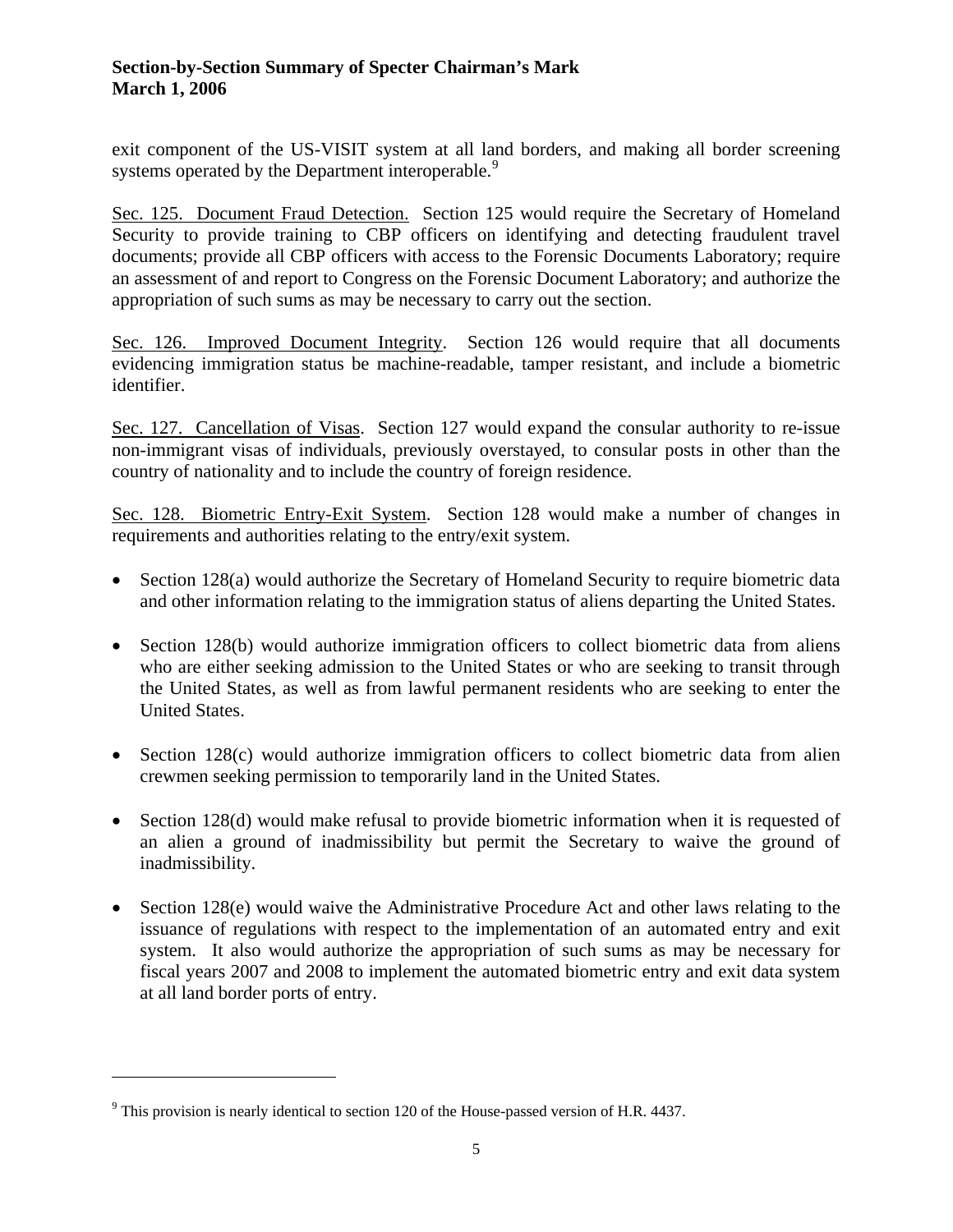Sec. 129. Border Study. Section 129 would require the Secretary of Homeland Security, in consultation with other officials, to conduct a study of the construction of a system of physical barriers along the U.S. border.

- Section 129(a) would require a study of the construction of a system of physical barriers along the southern international land and maritime border of the United States. The study would be required to assess the necessity; feasibility; environmental impact; necessity for ports of entry; assessment of impact of such a system on trade, commerce, and tourism; effect on private property rights; estimate of costs; and effect on Indian reservations and National Parks of building such a system.
- Section 129(b) would require a study of the construction of a system of physical barriers along the northern international land and maritime border of the United States. The study would be required to assess the necessity and feasibility of building such a system. It also could, if the Secretary so desired, contain elements required of the study mandated for the southern border.
- Section 129(c) would require that a report on the study of construction of barriers on the southern border be submitted to Congress within nine months after the date of enactment of the Act; and that the report on the study of construction of barriers on the northern border be submitted to Congress within two years after the date of enactment of the Act.

# **TITLE II -- INTERIOR ENFORCEMENT**

Sec. 201. Removal and Denial of Benefits to Terrorist Aliens. Section 201 would amend the INA to deny various immigration benefits, including asylum, cancellation of removal, voluntary departure, withholding of removal, and registry to various classes of non-citizens whom the Attorney General suspects of having engaged in "terrorist activity" or falling within other security-related grounds, and would make these amendments retroactive to acts or conditions occurring or existing before enactment of these amendments.<sup>[10](#page-5-0)</sup> <sup>[11](#page-5-1)</sup> <sup>[12](#page-5-2)</sup>

Sec. 202. Detention and Removal of Aliens Ordered Removed. Section 202 would modify the detention and removal procedures of the Department of Homeland Security ("DHS") after a final removal order has been entered.<sup>[13](#page-5-3)</sup><sup>[14](#page-5-4)</sup>

l

<span id="page-5-0"></span><sup>&</sup>lt;sup>10</sup> Section 201(a) of H.R. 4437 contains elements of section 601(a)(2) of the House-passed version of H.R. 4437 but is substantively different in some respects.

<span id="page-5-1"></span><sup>&</sup>lt;sup>11</sup> Section 201(b) of the Specter Chairman's Mark is identical to section  $601(a)(3)$  of the House-passed version of H.R. 4437.

<span id="page-5-2"></span><sup>&</sup>lt;sup>12</sup> Section 201(c) of the Specter Chairman's Mark is similar to section 601(a)(4) of the House-passed version of H.R. 4437.

<span id="page-5-4"></span><span id="page-5-3"></span><sup>&</sup>lt;sup>13</sup> Section 202(a) of the Specter Chairman's Mark contains elements of section 602 of the House-passed version of H.R. 4437 but is substantively different in some respects.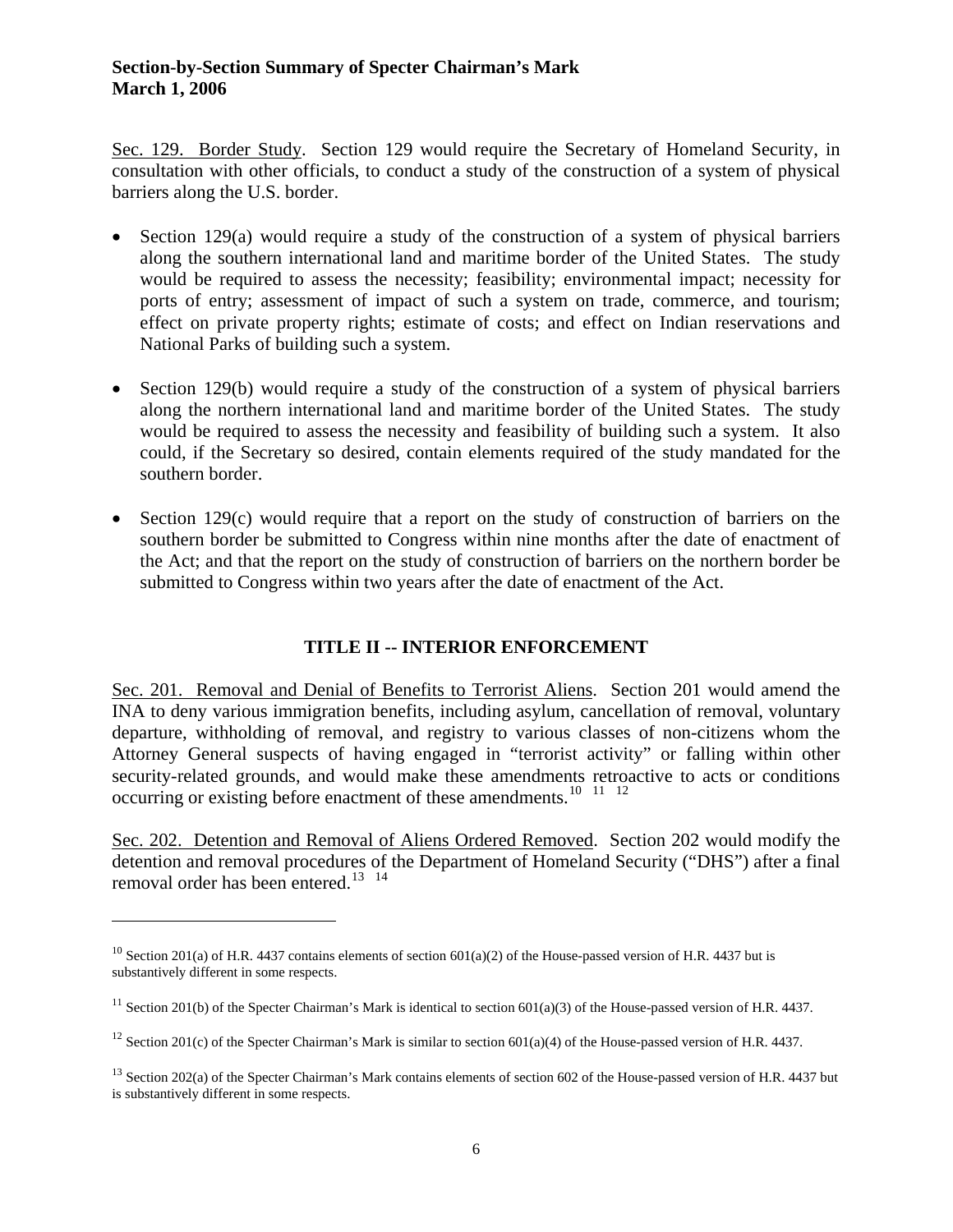Under the modified procedures, DHS would—

- Calculating, Tolling and Extending the 90-Day Removal Period.
	- 1. calculate the detention and removal period to start at the latest of (1) the date the removal order becomes final; (ii) if a stay of removal has been granted, the date that stay expires; and (iii) if the person is confined (except for immigration purposes), the date of release from that confinement.
	- 2. extend detention and the removal period beyond 90 days where a person fails to make reasonable efforts to comply with the removal order or fully cooperate with the DHS to execute the removal.
	- 3. freeze the commencement of the removal period until such time that a person is in the actual custody, and remains in such custody, of the DHS.
	- 4. toll the removal period during any period that DHS transfers custody to another federal or state agency.
- Authorizing Detention Beyond Removal Period.

- 1. authorize the DHS to detain an individual with a court issued stay of removal during the pendency of such stay.
- 2. authorize DHS to require that an individual on supervised release from removal perform undefined affirmative acts for purposes related to the enforcement of the immigration laws.
- 3. authorize the detention of most individuals (those described in INA 241(a)(6) beyond the removal period at the discretion of the DHS "without any limitations other than those specified."
- 4. allow the DHS to parole certain individuals detained beyond the removal period if they are applicants for admission based on humanitarian grounds.
- 5. require that a detention review process be established for certain detained individuals with final orders of removal. Individuals eligible for such detention review must have (1) effected an entry into the U.S., (2) made reasonable efforts to comply with removal order, (3) cooperated fully with the DHS's efforts to carry out removal order and (4) not act to prevent removal.

<sup>&</sup>lt;sup>14</sup> Section 202(b) of the Specter Chairman's Mark is similar to section 214 of the House-passed version of H.R. 4437.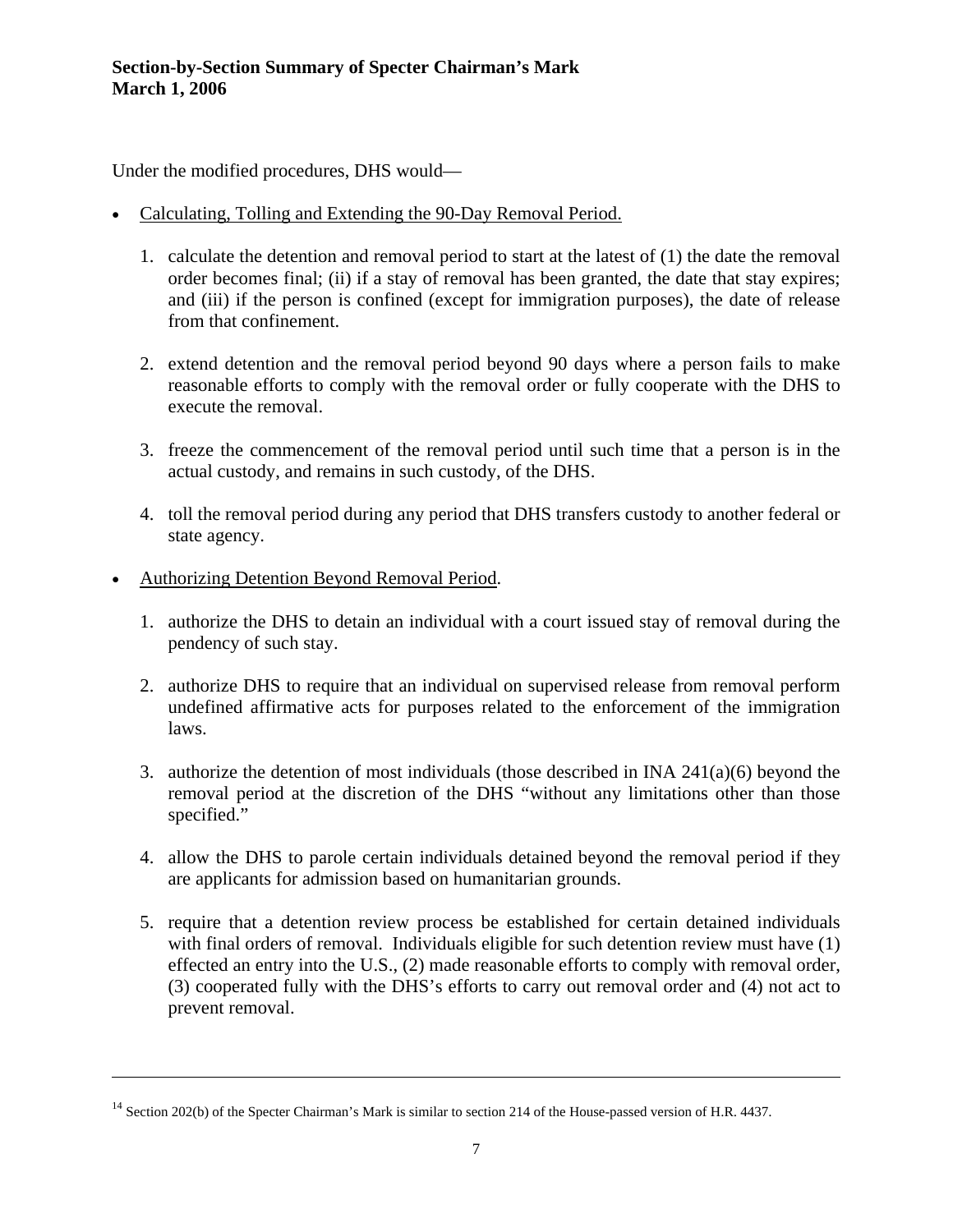In the detention review process DHS would have to consider evidence offered by the individual and any other information pertaining to removal. This provision would allow DHS, without limitation, to detain such an individual for 90-days beyond the 90 day removal period and would allow DHS to detain such an individual beyond the removal period and through actual removal, where there is a likelihood of removal in the reasonably foreseeable future or upon DHS written certification that the individual is within certain classes.

This provision would allow the certification to be made based on information available to the Secretary, including classified information. The provision would also authorize DHS to renew detention by certification every six-months, without limitation, and it would authorize the re-detention of individuals on supervised release.

- 6. require the detention of certain individuals with removal orders where such individual fails to cooperate with the removal process or the DHS certifies the detention.
- 7. allow DHS, at its discretion, to conduct custody reviews under current regulations or by use of the proposed review process for other individuals.
- 8. restrict judicial review of any action or decision regarding detention and review to habeas petitions in the U.S. District Courts and only where all administrative remedies have been satisfied.
- Custody Determinations in Federal Criminal Cases
	- 1. modify Title 18 U.S. Code, Section 3142 to allow as judicial officer in federal criminal proceedings to consider immigration status when determining whether the defendant is a flight risk or danger to the community, for the purposes of setting bail.
	- 2. For bail hearings in certain federal criminal cases, modify Title 18 U.S.C. Section 3142 to create a presumption that no conditions of release will assure the defendant's appearance, if the judicial officer has probable cause to believe that the defendant is undocumented; has a final order of removal; or is an "alien" who has committed enumerated federal offenses (including e.g., certain offenses related to document fraud, false representation of citizenship, firearm shipment, illegal entry and reentry, harboring, or presence in violation of immigration laws or conditions (a crime created by section 206 in this bill)).

Sec. 203. Aggravated Felons. Section 203 would expand the definition and negative consequences of an aggravated felony.

• Section 203(a)(2) and (3) would amend the INA definition of "aggravated felony" to add additional conduct broadly relating to participation in the smuggling, movement, and residence of unauthorized non-citizens in the United States (as added by Section 205(c)), and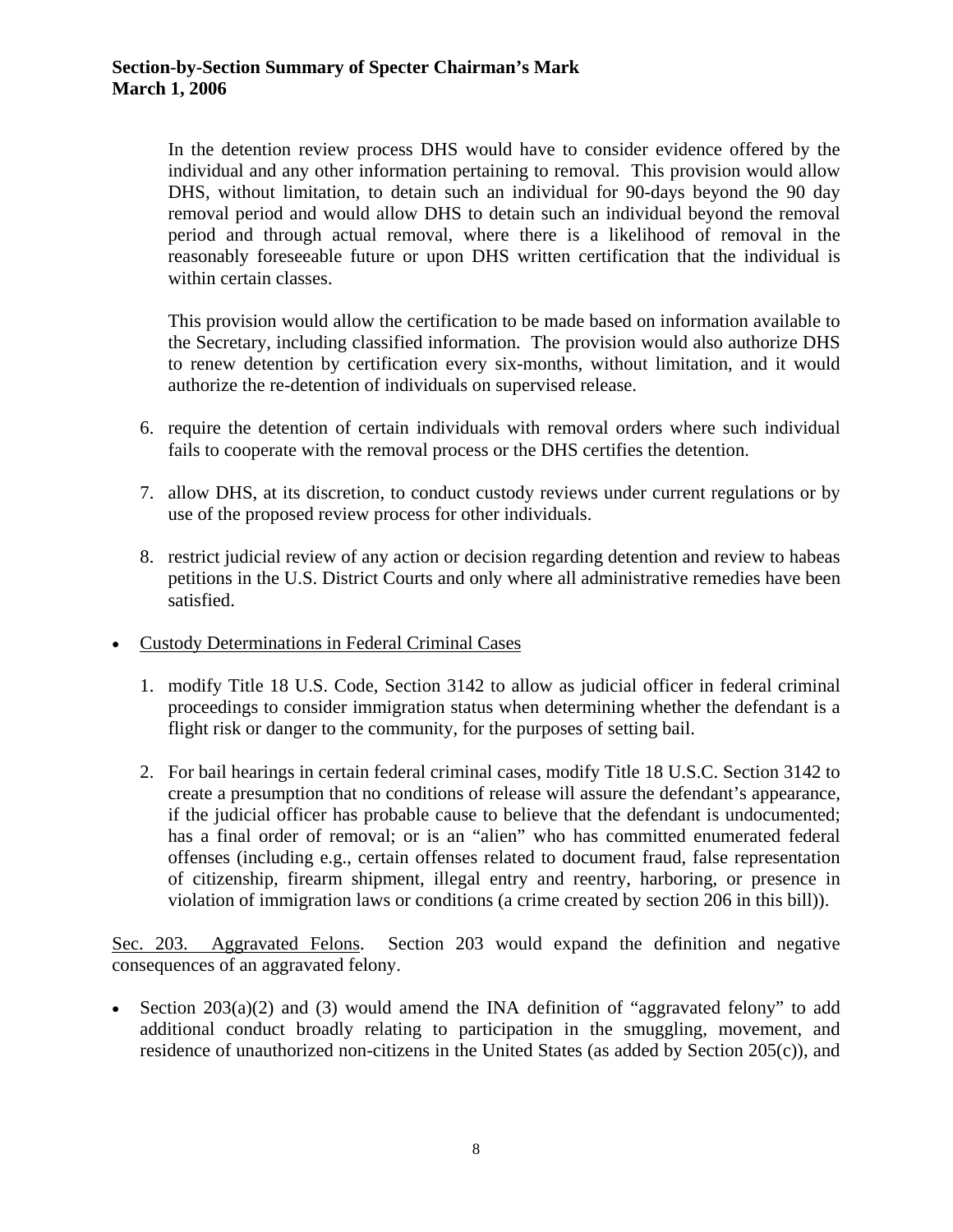to unlawful entry or unlawful presence or unlawful re-entry of non-citizens in the United States (as added by Sections 206 and 207).<sup>[15](#page-8-0)</sup>

- <span id="page-8-1"></span>• Section 203(a)(4) would amend the definition of "aggravated felony" to add accessory roles in aggravated felony offenses, such as aiding and abetting, soliciting, counseling, procuring, commanding, or inducing another to commit an aggravated felony.<sup>[15](#page-8-1)</sup>
- Section 203(b) would amend the INA Section 209(c) waiver of inadmissibility for asylees to bar such waiver to an alien convicted of an "aggravated felony."<sup>[16](#page-8-2)</sup>
- Section 203(c) would make these changes retroactive to acts occurring before the enactment of these amendments.<sup>[17](#page-8-3)</sup>

Sec. 204. Terrorist Bars. Section 204 would add "terrorist activity" and security-related grounds for barring a good moral character finding for naturalization and make other changes to the good moral character bars currently existing in the statue. It also would impose limitations on judicial review of naturalization denials.

More specifically --

- Section 204(a) would amend the INA bars on a finding of "good moral character" necessary for naturalization to include non-citizens the Attorney General suspects of having engaged in "terrorist activity" or falling within other security-related grounds; to include non-citizens convicted of an aggravated felony at any time regardless of whether the crime was defined as an aggravated felony at the time of the conviction (unless the person completed his or her sentence no later than 10 years before the date of application for naturalization and obtains a waiver); and to allow the government to take into consideration the applicant's conduct at any time even before the time period for which good moral character is required to be shown. $18$
- Section 204(b) would amend the INA immigrant visa provisions to preclude approval of a visa petition when the petitioner is in denaturalization or removal proceedings.<sup>[19](#page-8-5)</sup>
- Section 204(d) would amend the INA provisions relating to federal court review of naturalization denials to impose a statutory 120 day time limit on seeking such review, to

<span id="page-8-0"></span><sup>&</sup>lt;sup>15</sup> Section 203(a) of the Specter Chairman's Mark is similar to section 201 of the House-passed version of H.R. 4437.

<span id="page-8-2"></span><sup>&</sup>lt;sup>16</sup> Section 203(b) of the Specter Chairman's Mark is identical to section 605(a) of the House-passed version of H.R. 4437.

<span id="page-8-3"></span><sup>&</sup>lt;sup>17</sup> Section 203(c) of the Specter Chairman's Mark is identical to section 605(b) of the House-passed version of H.R. 4437.

<span id="page-8-4"></span><sup>&</sup>lt;sup>18</sup> Section 204(a) of the Specter Chairman's Mark contains elements of section 612(a) of the House-passed version of H.R. 4437 but is substantively different in some respects.

<span id="page-8-5"></span><sup>&</sup>lt;sup>19</sup> Section 204(b) of the Specter Chairman's Mark is similar to section  $609(c)$  of the House-passed version of H.R. 4437.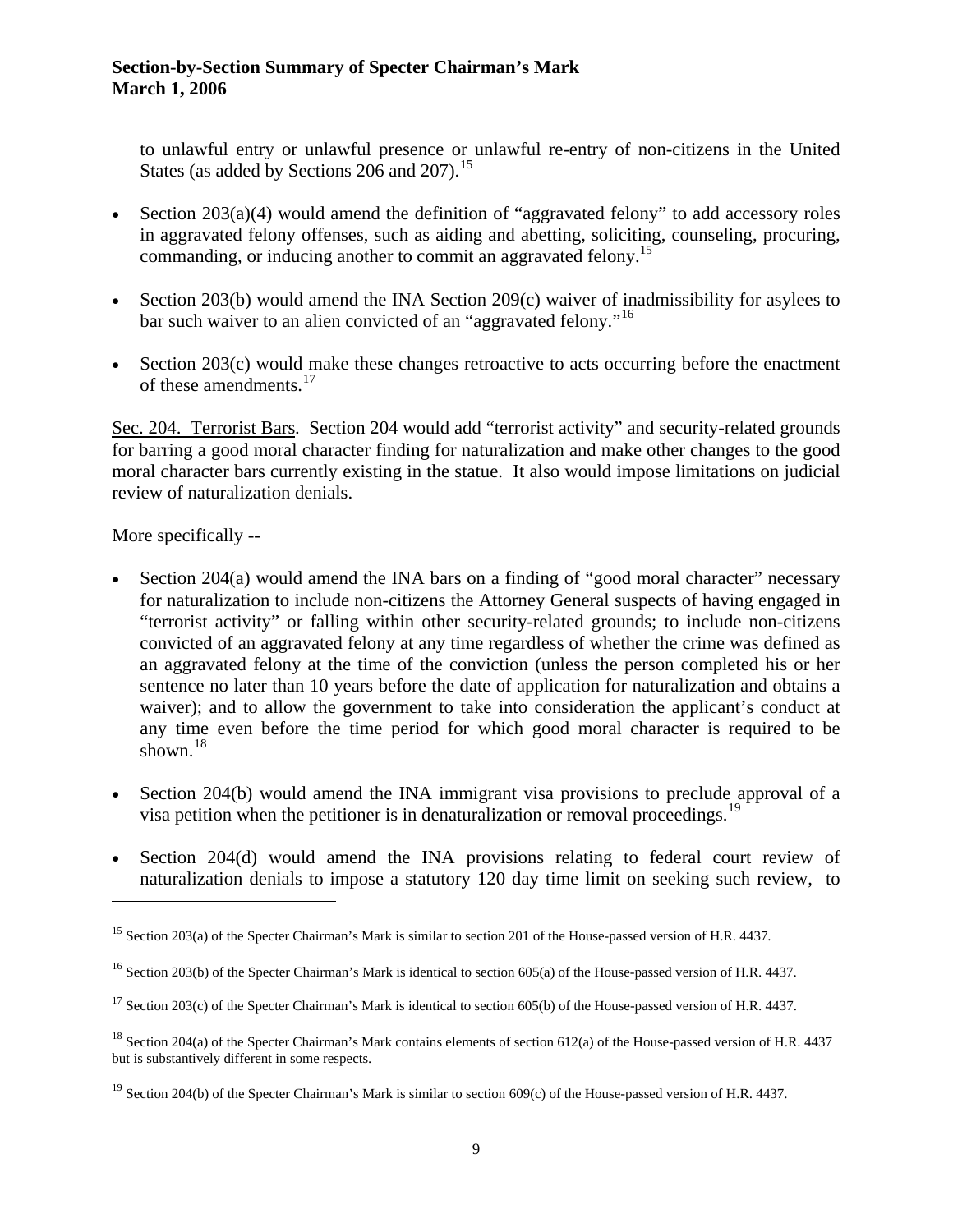preclude review of good moral character determinations, and to require a person seeking review to show that the Secretary's determination was contrary to law.<sup>[20](#page-9-0)</sup>

- Section 204(e) would bar naturalization of any person if the Secretary of Homeland Security determines that the person was once a person engaged in "terrorist activity" or falling within other security-related grounds. $^{21}$  $^{21}$  $^{21}$
- Section  $204(g)$  would limit district court jurisdiction in cases of delay to remanding the proceeding.<sup>22</sup>
- Section 204(h) would make these changes retroactive to any act occurring before the enactment of these amendments.<sup>23</sup>

Sec. 205. Increased Criminal Penalties Related to Gang Violence, Removal, and Alien Smuggling. Section 205 would increase penalties relating to alleged gang membership and association, failure to depart after removal, and alien smuggling, and would also make changes to rules for Temporary Protected Status.

- <span id="page-9-3"></span>• Section  $205(a)$  would amend the INA inadmissibility and deportability grounds, and the rules and requirements for temporary protected status, to add grounds or bars for alleged members or participants in the activities of "criminal street gangs."<sup>[24](#page-9-2)</sup>
- temporary protected status for national security reasons or any other reason immediately Section 205(a) would also authorize the Secretary of Homeland Security to terminate upon publication of notice in the Federal Register, and would strike the current prohibition on immigration detention of non-citizens granted temporary protected status to authorize the Secretary of Homeland Security to detain non-citizens provided temporary protected status whenever appropriate under any other provision of  $law<sup>24</sup>$ .
- Section 205(b) would amend INA 243(a) penalties for failure to depart after removal to extend them to non-citizens found removable based on inadmissibility grounds, and imposes a minimum sentence of imprisonment of six months and a maximum of five years. This Section also imposes a minimum sentence of imprisonment of six months and a maximum of

<span id="page-9-0"></span><sup>&</sup>lt;sup>20</sup> Section 204(d) of the Specter Chairman's Mark is similar to section 609(f) of the House-passed version of H.R. 4437.

<span id="page-9-1"></span><sup>&</sup>lt;sup>21</sup> Section 204(e) of the Specter Chairman's Mark is similar to section  $609(a)$  of the House-passed version of H.R. 4437.

<sup>&</sup>lt;sup>22</sup> Section 204(g) of the Specter Chairman's Mark is similar to section 609(e) of the House-passed version of H.R. 4437.

<sup>&</sup>lt;sup>23</sup> Section 204(h) of the Specter Chairman's Mark is similar to section 609(g) of the House-passed version of H.R. 4437.

<span id="page-9-2"></span><sup>&</sup>lt;sup>24</sup> Section 205(a) of the Specter Chairman's Mark contains elements of sections  $608(a)$  and  $608(b)$  of the House-passed version of H.R. 4437 but contains substantive differences.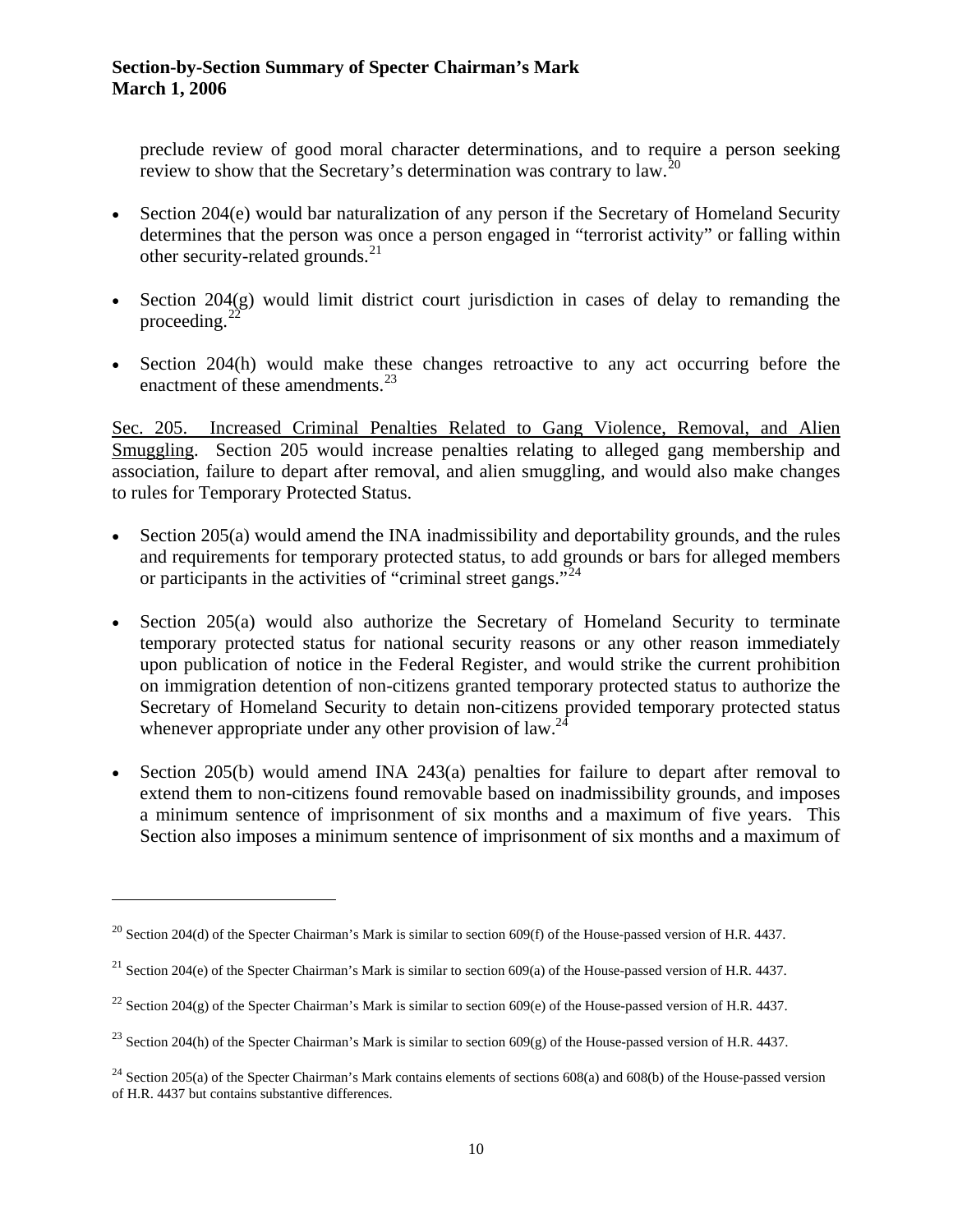five or ten years for the INA 243(b) offense of willful failure to comply with the terms of release under post-removal order supervised release.<sup>[25](#page-10-0)</sup>

Section 205(c) would expand the scope of the federal criminal code penalties for "alien" • smuggling" and related offenses to add additional conduct broadly relating to participation in the smuggling, movement, and residence of unauthorized non-citizens in the United States, and adds additional penalties for such offenses, including for the employment of "unauthorized aliens."<sup>[26](#page-10-1)</sup>

Sec. 206. Illegal Entry or Unlawful Presence of an Alien. Section 206 would make presence in the United States, knowing that such presence violates the terms and conditions of any admission, parole, immigration status, or authorized stay, a crime punishable by a fine or imprisonment of up to 6 months, or both. A second or subsequent violation of that offense or of unlawful entry, or following an order of voluntary departure, would be punishable by a fine or imprisonment of up to two years, or both. The penalty for this offense and for unlawful entry would be further increased to (1) up to 10 years imprisonment if the violation occurred after conviction for 3 or more misdemeanors or a felony; (2) up to 15 years imprisonment if after conviction for a felony for which the sentence imposed was 30 months or more; (3) up to 20 years imprisonment if after conviction for a felony for which the sentence imposed was 60 months or more. The prior convictions would be elements of the crime that must be pled and proven beyond a reasonable doubt or admitted by the defendant.

Sec. 207. Illegal Reentry. Section 207 would amend the current penalty enhancements for the crime of reentry after removal to (1) up to 10 years imprisonment for a person who was previously convicted of 3 or more misdemeanors or a felony; (2) up to 15 years imprisonment for a person who was previously convicted of a felony for which the sentence imposed was 30 months or more; (3) up to 20 years imprisonment for a person who was previously convicted of 3 felonies, or a felony for which the sentence imposed was 60 months or more, or murder, rape, kidnapping, a felony offense described in 18 U.S.C. Chapter 77 (relating to peonage and slavery) or 113B (relating to terrorism). The prior convictions would be elements of the crime that must be pled and proven beyond a reasonable doubt or admitted by the defendant. Section 207 would also provide that in making a collateral attack on the underlying removal order, a defendant would be required to prove by "clear and convincing evidence" his exhaustion of administrative remedies, deprivation of judicial review, and fundamental unfairness of the removal order. It would also mandate, upon a person's unlawful reentry after removal, the re-incarceration of that person if he had been removed upon release from prison on parole, supervised release, or probation, for the remainder of the sentence of imprisonment which was pending at the time of removal.

<span id="page-10-0"></span><sup>&</sup>lt;sup>25</sup> Section 205(b) of the Specter Chairman's Mark is similar to section 603 of the House-passed version of H.R. 4437.

<span id="page-10-1"></span><sup>&</sup>lt;sup>26</sup> Section 205(c) of the Specter Chairman's Mark contains elements of section 202(a) of the House-passed version of H.R. 4437 but is substantively different in some respects.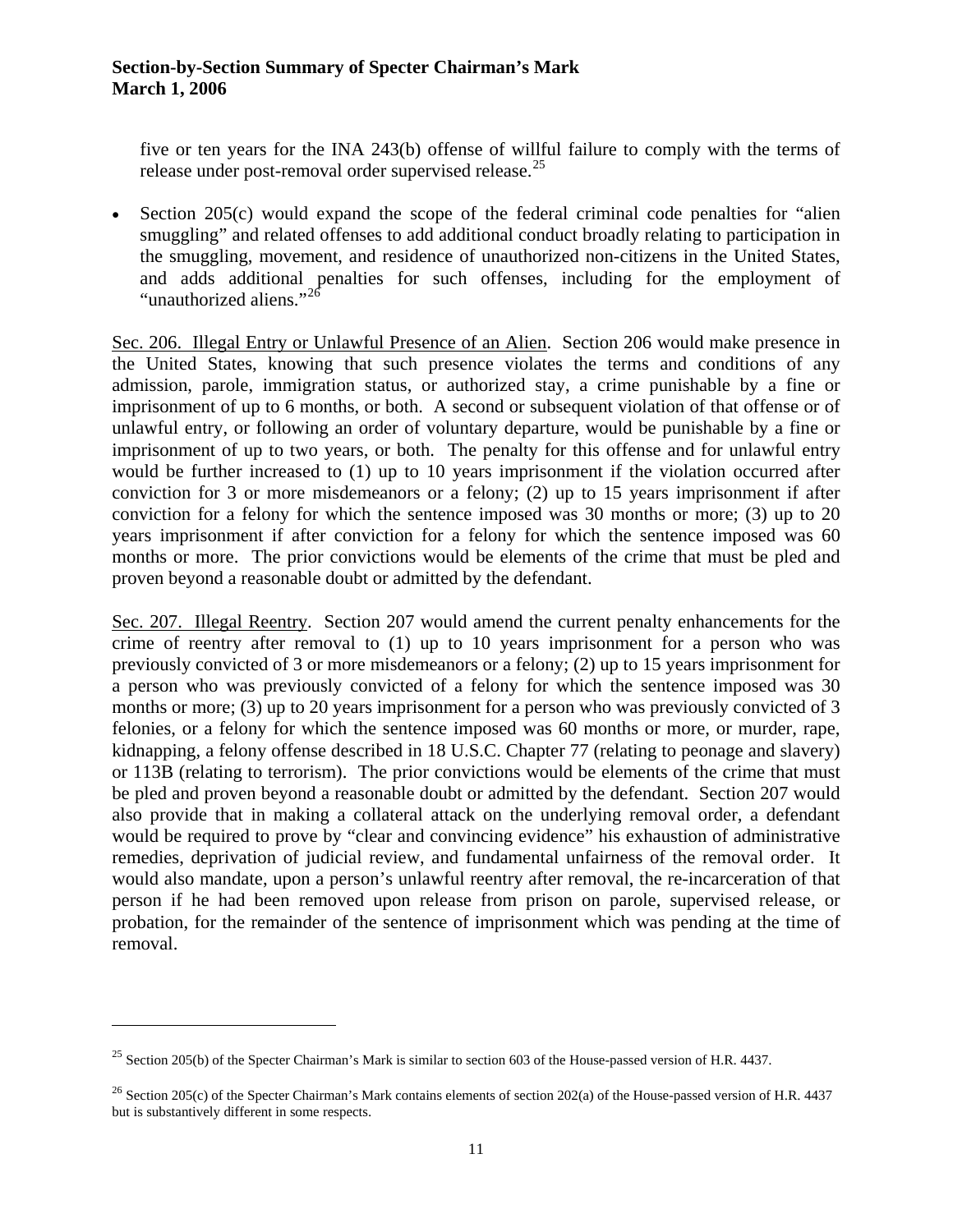Sec. 208. Reform of Passport, Visa, and Immigration Fraud Offenses. Section 208 would amend 18 U.S.C., Chapter 75 to include a host of new passport, document-related, and marriage fraud offenses and, in some instances, would reduce the level of intent required (which, by extension, expands the number of people who can be prosecuted). Examples of the kinds of activities that would be made criminal under this section include:

- knowingly uses any passport to enter or to attempt to enter the United States;
- knowingly uses ANY immigration document issued or designed for the use of another;
- knowingly makes a false statement or representation in an application for a U.S. passport (including supporting documentation); and
- knowingly furnishes a passport to a person for the use when such person is not the person for whom the passport was designed or issued.

Section 208 also would create a new chapter of definitions in chapter 75. For example, "falsely make" would mean to prepare or complete an immigration document with "knowledge or in reckless disregard" of the fact that the document contains a statement that is false. "False statement or representation" would be defined to include "a personation or an omission."

In addition, section 208 would add new sections to 18 U.S.C., Chapter 75, including "seizures and forfeiture," "marriage fraud," and "additional jurisdiction" (punishing anyone who commits a crime within the special maritime and territorial jurisdiction of the United States. Similarly, this section would punish people who commit offenses outside the U.S. covered in chapter 75 if it relates to an immigration document, commerce, etc.

Finally, read together with Section 221 (a "Conforming Amendment" that would amend INA §  $101(a)(43)(P)$ ), Section 208 would expand the definition of "aggravated felony" at INA § 101(a)(43)(P) to include any of the above described offenses that have been added to 18 U.S.C., Chapter 75 for which the term of imprisonment is at least 12 months.<sup>[27](#page-11-0)</sup>

Sec. 209. Inadmissibility and Removal for Passport and Immigration Fraud Offenses. Section 209 would amend the INA inadmissibility and removal grounds to add convictions or admissions of conduct relating to passport, visa, and immigration fraud. (as added by Section 208(a)), and Section 209(c) would make these changes applicable in any pending or future proceedings regardless of whether the conduct at issue occurred before the enactment of these amendments.<sup>[28](#page-11-1)</sup>

<span id="page-11-0"></span> $^{27}$  Section 208 of the Specter Chairman's Mark contains elements of section 213 of the House-passed version of H.R. 4437 but is substantively different in some respects.

<span id="page-11-1"></span><sup>&</sup>lt;sup>28</sup> Section 209 of the Specter Chairman's Mark is similar to sections 217 and 218 of the House-passed version of H.R. 4437.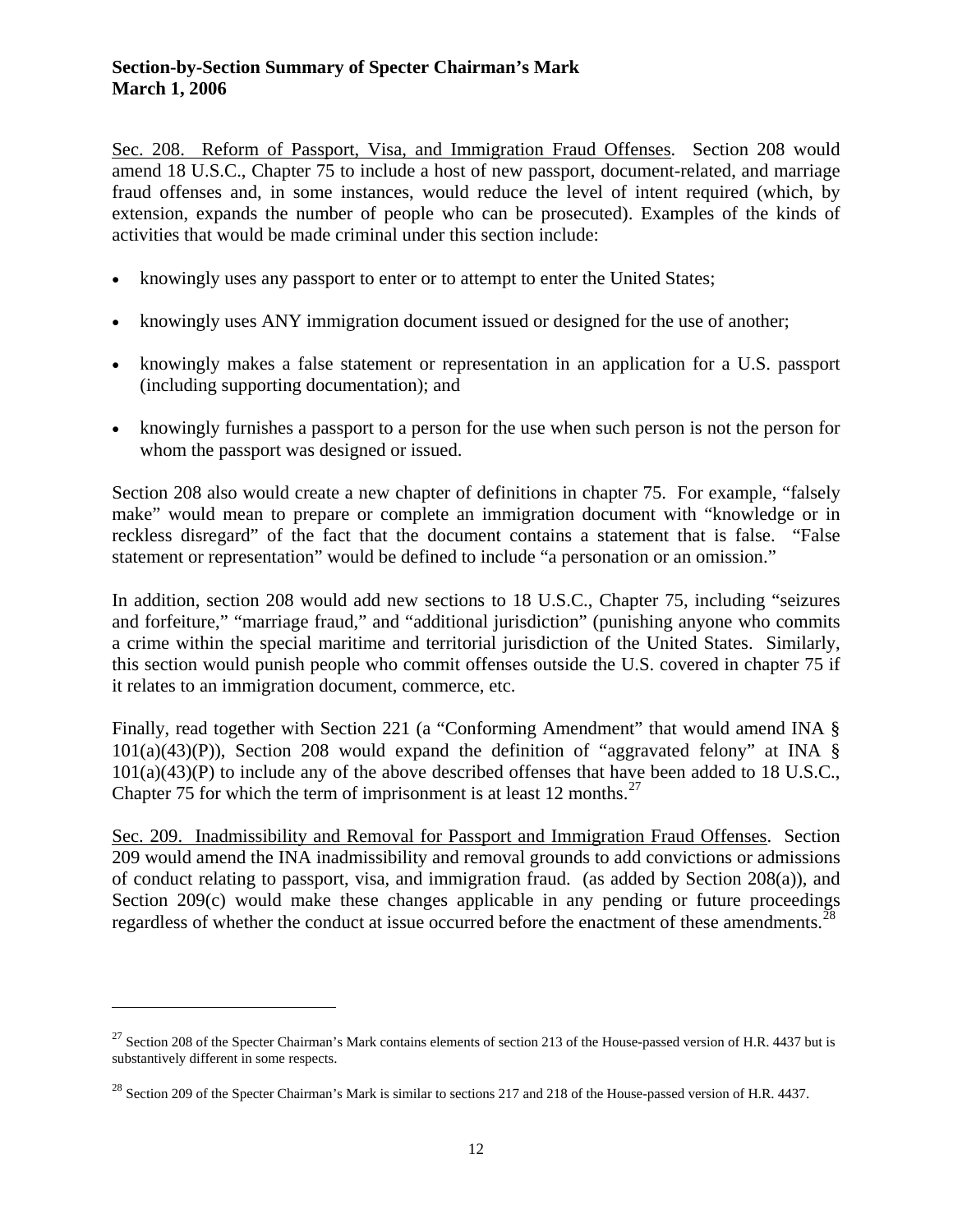Sec. 210. Incarceration of Criminal Aliens. Section 210 would mandate the continuation of the Institutional Removal Program (IRP) or the development of and implementation of another program to identify removable persons in federal and state correctional facilities and detain and remove them upon completion of their sentence. It would authorize expanding the IRP to all 50 states. It would allow state and local enforcement officers to hold a person for up to 14 days after the completion of his state prison sentence if he is removable or not lawfully present in the United States. It would also allow such local law enforcement to issue a detainer to hold aliens beyond the completion of their sentences and until ICE takes them into custody. Section 210 would require the use of technology such as videoconferencing to the maximum extent practicable to make IRP available in remote locations. IRP money would be authorized in "such sums as may be necessary" from 2007 through  $2011.^{29}$  $2011.^{29}$  $2011.^{29}$ 

Sec. 211. Encouraging Aliens to Depart Voluntarily. Section 211 would make a series of changes to voluntary departure. Any voluntary departure agreement would be void if the noncitizen files an appeal, for example, from denial of a motion to terminate proceedings. In addition, section 211 would reduce from 120 days to 60 days the period of voluntary departure that can be granted prior to the conclusion of proceedings; would reduce from 60 to 45 days the period of voluntary departure that can be granted at the conclusion of proceedings; would permit the Secretary of DHS to agree to a reduction of period of inadmissibility under INA 212(a)(9) regarding unlawful presence and persons previously removed; and would require the noncitizen to post a bond absent a finding of compelling evidence that posting the bond would pose serious financial hardship and that the bond is unnecessary to secure a timely departure. For voluntary departure granted after the commencement of proceedings, section 211 would require an advisal by an immigration judge of the consequences of failing to abide by a voluntary departure agreement, including a statement on the record of the amount of the civil penalty. Section 211 would also authorize the Secretary to promulgate regulations imposing additional conditions on voluntary departure.

Section 211 would preclude judicial review affecting or tolling voluntary departure, and contains express language precluding review of legal and constitutional questions under INA  $242(a)(2)(D)$ , as well as habeas corpus, mandamus and the All Writs Act.

Section 211 would also establish penalties for failure to comply with a voluntary departure agreement. It would provide that the Secretary can extend voluntary departure, but that no court and no motion of any form can extend the time for voluntary departure. If the terms of the agreement are violated, the noncitizen would be subject to a civil penalty of \$3,000, which can be collected immediately. The noncitizen would also be ineligible for voluntary departure, adjustment, cancellation of removal, change in nonimmigrant classification, or registry for the time that s/he remains in the United States plus an additional ten years. Motions to reopen would be precluded except for motions based on an application for withholding of removal or torture relief if the motion presents material evidence of changed country conditions arising after

<span id="page-12-0"></span> $^{29}$  Section 210 of the Specter Chairman's Mark contains elements of section 223 of the House-passed version of H.R. 4437 but is substantively different in some respects.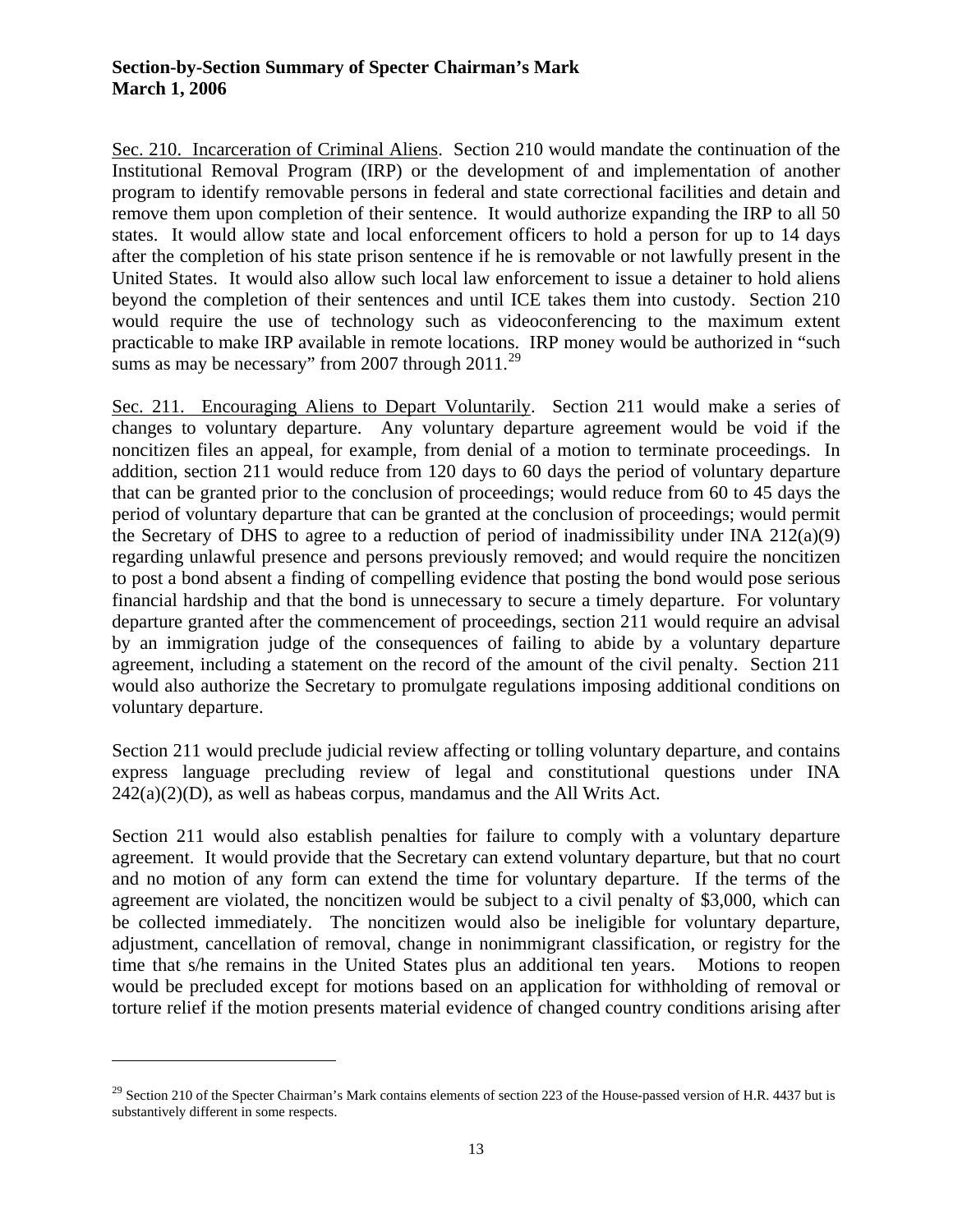the order granting voluntary departure and there is a sufficient showing of eligibility for such protection.

This section would apply to voluntary departure orders made on or after 180 days following enactment, except that the portion on judicial review applies to any petition for review "entered" after enactment. It is unclear what this provision means.

The conditions of voluntary departure are also affected by changes to section  $206(a)(2)$ , which would penalize reentry following a voluntary departure order with a sentence of up to two years in prison, irrespective of whether the agreement was before an immigration judge or was entered into in lieu of proceedings.  $30<sup>30</sup>$  $30<sup>30</sup>$ 

Sec. 212. Deterring Aliens Ordered Removed from Remaining in the United States Unlawfully. Section 212(b) would amend the INA to bar non-citizens who are subject to a final removal order, and who willfully fail or refuse to depart from the United States, or to make timely application for travel documents necessary for departure, from eligibility for any discretionary relief from removal during the time the non-citizen remains in the United States and for a period of 10 years after the non-citizen's departure from the United States. The only exceptions would be for a non-citizen who has filed a timely motion to reopen under INA  $240(c)(6)$ , or who has filed a motion to reopen to seek withholding of removal under INA 241(b)(3) or protection against torture but only if the non-citizen presents proof of changed country conditions arising after the date of the final removal order. $31$ 

Sec. 213. Prohibition of Sale of Firearms to, or the Possession of Firearms by Certain Aliens. Section 213 would expand the existing federal crimes of sale of firearms to and possession of firearms by any person unlawfully present or on a non-immigrant visa, to prohibit such sale to or possession by anyone paroled into the United States for urgent humanitarian reasons or significant public benefit.

Sec. 214. Uniform Statute of Limitations for Certain Immigration, Naturalization, and Peonage Offenses. Section 214 would establish a statute of limitations for all immigration crimes, including willful failure to register or to provide a change of address, as well as crimes involving trafficking in persons, of ten years. Section 214 also would extend the same statute of limitations to attempts at such crimes. $^{32}$  $^{32}$  $^{32}$ 

Sec. 215. Diplomatic Security Services. Section 215 would expand the authority of special agents of the Department of State and the Foreign Service to investigate identity theft and

<span id="page-13-0"></span> $30$  Section 211 of the Specter Chairman's Mark contains elements of sections 208(a), 208(c)(2), and 208(d) of the House-passed version of H.R. 4437 but is substantively different in some respects.

<span id="page-13-1"></span><sup>&</sup>lt;sup>31</sup> Section 212 of the Specter Chairman's Mark contains elements of section 209(a), 209(b), and 209(d) of the House-passed version of H.R. 4437 but is substantively different in some respects.

<span id="page-13-2"></span><sup>&</sup>lt;sup>32</sup> Section 214 of the Specter Chairman's Mark is similar to section 215 of the House-passed version of H.R. 4437.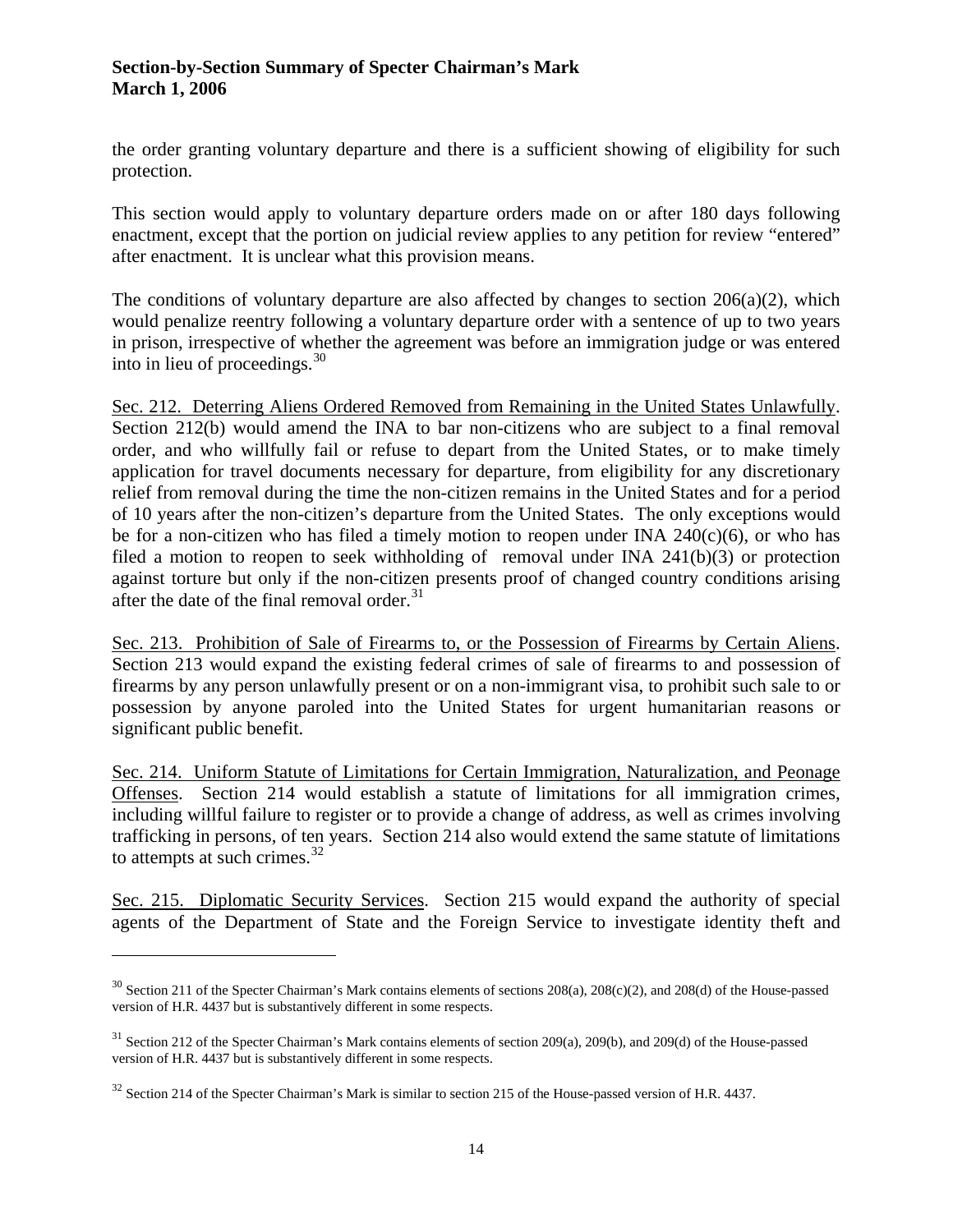document fraud relating to the programs of the Department of State, peonage and slavery and federal offenses committed in the special maritime and territorial jurisdiction of the United States.

Sec. 216. Completion of Background and Security Checks. Section 216 would amend the INA to require the Secretary of Homeland Security to complete and assess background and security checks and to investigate and resolve any suspected or alleged fraud before the Secretary or the Attorney General may grant adjustment of status, or other relief, protection from removal, or other benefit or documentation under the immigration laws, without any time limit on when such background and security check or investigation must be completed.<sup>[33](#page-14-0)</sup>

Sec. 217. Denial of Benefits to Terrorists and Criminals. Section 217 would amend the INA to provide that nothing in the INA or any other statute shall be construed to require the federal government from granting any application, approving any petition, or granting or continuing any status or benefit under the immigration laws to non-citizens suspected of having engaged in "terrorist activity" or falling within other security-related grounds, or with respect to whom a criminal or other investigation or law enforcement check has not been completed.

Sec. 218. State Criminal Alien Assistance Program. Section 218 would provide for reimbursement of state and local governments for costs associated with the prosecution and incarceration of undocumented criminal aliens. "Undocumented criminal aliens" would be defined as persons who have been convicted of a felony or two misdemeanors, and who either entered without inspection or failed to maintain status or comply with the terms of status. At the request of the chief executive of a state or local government, the Secretary of DHS would have to contract to compensate the State or locality for the incarceration or shall take the person into federal custody. Priority would have to be given to persons who have committed aggravated felonies.

Sec. 219. Reducing Illegal Immigration and Alien Smuggling on Tribal Lands. Section 219 would authorize grants to Indian tribes with land adjacent to an international border that may have been adversely affected by illegal immigration. The grants may be used for law enforcement, health care, environmental restoration and preserving cultural resources. It would further provide that within 180 days of enactment, the Secretary of DHS shall submit a report, including information on the level of access of Border patrol agents on tribal lands, the extent to which enforcement could be improved through enhanced access, and a strategy for obtaining access and identifying grants provided to Indian tribes that relate to border security.

Sec. 220. Alternatives to Detention. Section 220 would require the Secretary of DHS to conduct a study of the effectiveness of alternatives to detention, the Intensive Supervision Appearance Program, and other alternatives to detention, including release on recognizance, appearance bonds and electronic monitoring devices.

<span id="page-14-0"></span><sup>&</sup>lt;sup>33</sup> Section 216 of the Specter Chairman's Mark contains elements of section 122 of House-passed version of H.R. 4437 but is substantively different in some respects.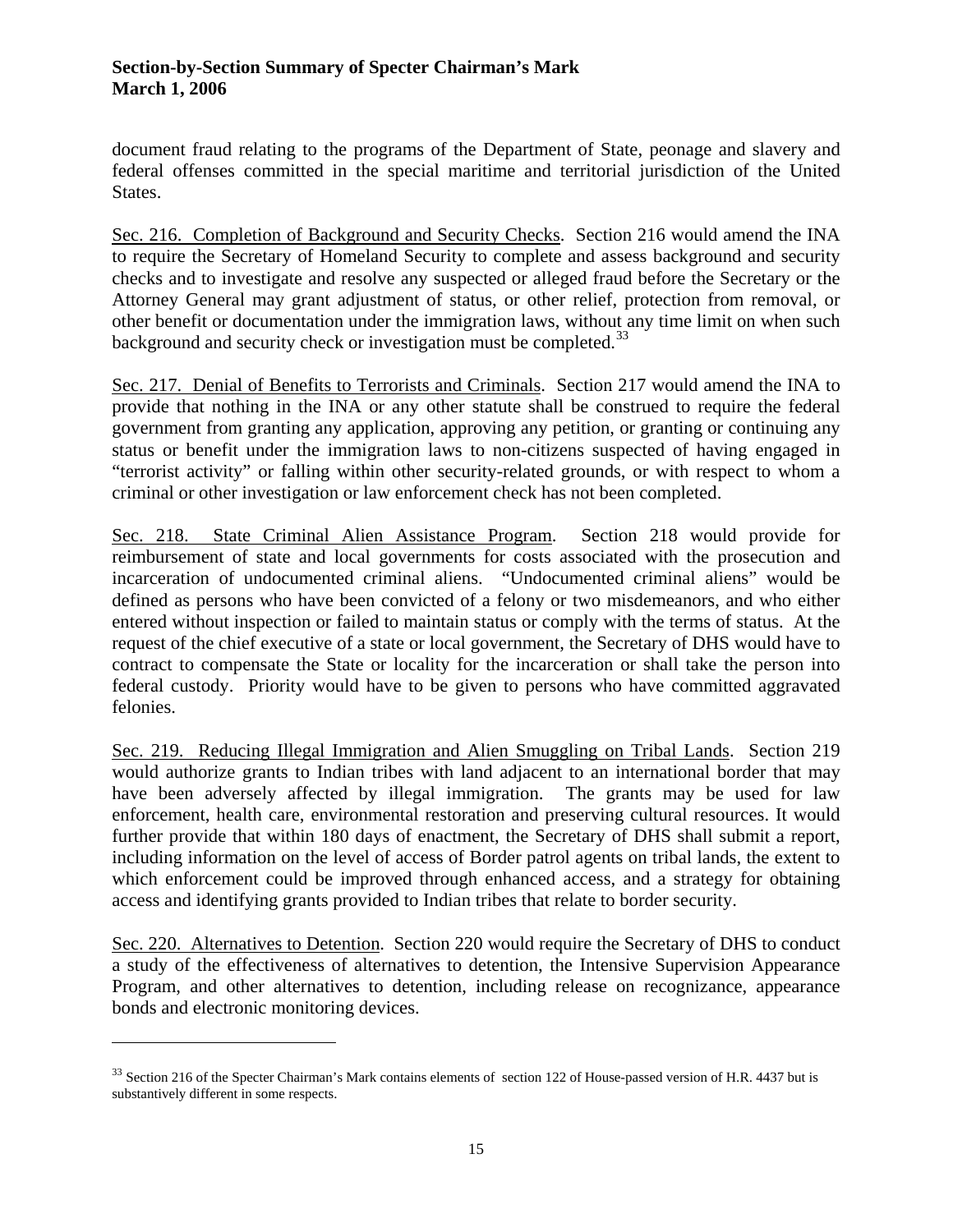Sec. 221. Conforming Amendment. Section 221 would amend the INA definition of "aggravated felony" to add any passport, visa, and immigration fraud offense listed in chapter 75 of the federal criminal code, and would remove the exemption in certain cases for a first offense that the person committed to help a spouse, child, or parent enter or remain in the country.<sup>[34](#page-15-0)</sup>

Sec. 222. Reporting Requirements. Section 222 would make changes to the address reporting and registration requirements under the Immigration and Nationality Act, and would impose new and expanded penalties for violations of these requirements.

Sec. 223. Severability. Section 223 would provide that a finding of invalidity of any provision of this title would not affect the remainder of the title.

# **TITLE III – UNLAWFUL EMPLOYMENT OF ALIENS**

Sec. 301. Unlawful Employment of Aliens. Section 301 would significantly re-write section 274A of the INA, relating to the unlawful employment of aliens, in a number of ways.

- Prohibition on Hiring, Recruiting, and Referring Illegal Aliens. Paragraphs (a)(1) and (2) of the amended section 274A track current law which prohibits the hiring, recruiting, or referral of any alien with knowledge or with reason to know of the alien's illegal status, as well as the hiring of an individual without complying with the identification and employment documentation verification requirements of subsection (c) and the Electronic Employment Verification System requirements of subsection (d).
- Liability for Unlawful Contract Hire of Illegal Alien. Paragraph (a)(3) would make an employer liable for unlawful hiring if the employer uses a contract or subcontract to obtain labor after the date of enactment knowing or having reason to know that the individual is unauthorized.
- Hiring Ten or More Unauthorized Aliens. Paragraph (a)(4) would establish a rebuttable presumption of unlawful hiring if an employer hires more than 10 unauthorized aliens during a calendar year.
- Good Faith Defense. Paragraph (a)(5) tracks current law, providing a defense for employers who comply in good faith with the requirements of subsections (c) and (d) and who voluntarily use the Electronic Employment Verification System.
- Reasonable Cause That Employer Has Failed to Comply. Subsection (b) would provide that if the Secretary has reasonable cause to believe an employer has failed to comply with the requirements of this section, the Secretary would be authorized to require the employer to certify under penalty of perjury within 60 days that the employer is in compliance or has

<span id="page-15-0"></span><sup>&</sup>lt;sup>34</sup> Section 221 of the Specter Chairman's Mark is similar to section 216 of the House-passed version of H.R. 4437.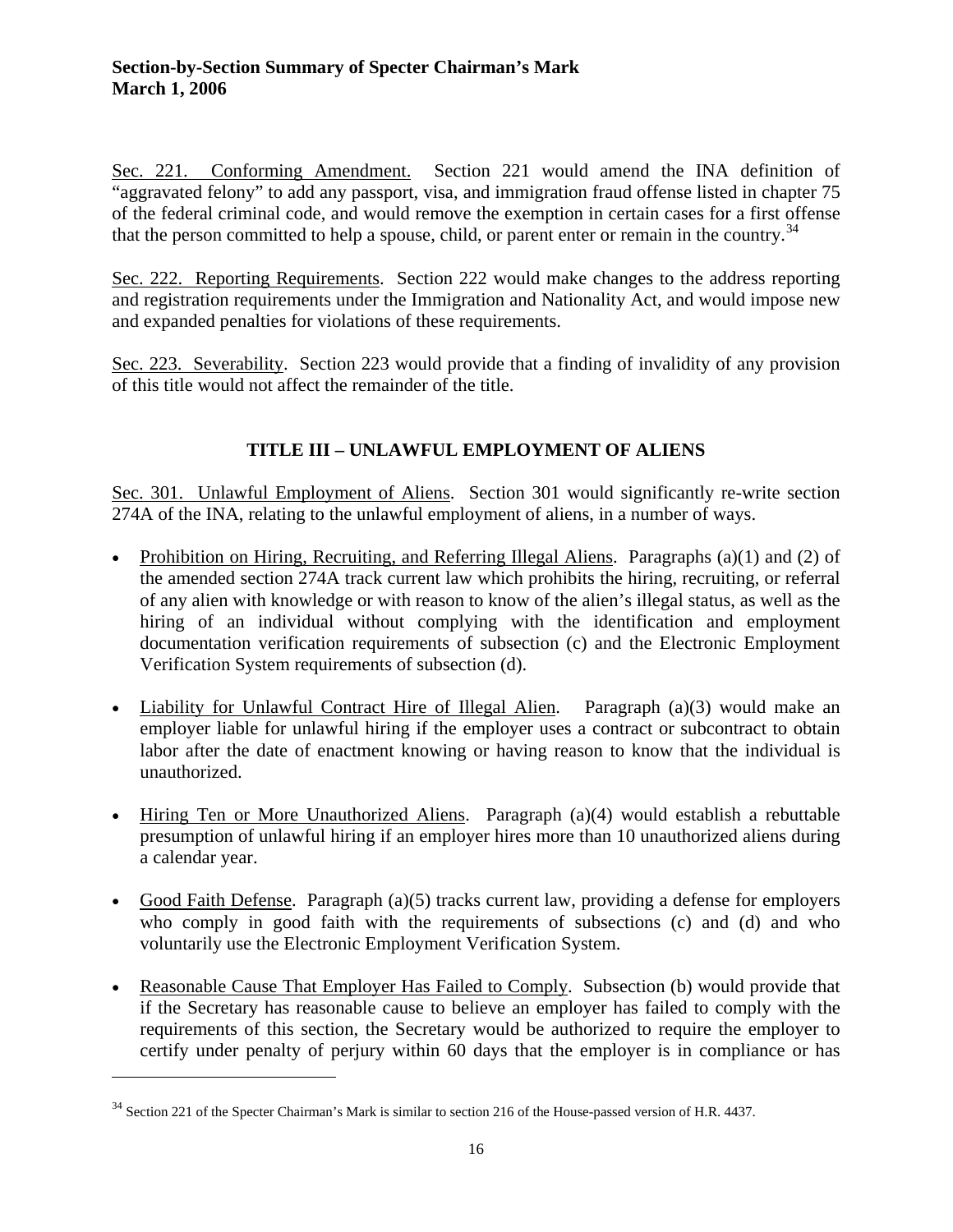instituted a program to come into compliance. The 60-day period could be extended for good cause.

- Nationwide Expansion of Basic Pilot Program. Subsection (c) would amend the current documentation and verification requirements and would expand the current basic pilot into a nationwide mandatory system for all employers within 5 years.
- Acceptable Documents for I-9s. Paragraph  $(c)(1)$  tracks the current I-9 system by requiring employers to attest under penalty of perjury that they have verified the identity and work authorization status of their employees by examining a document establishing both work authorization and identity. It would change current law by establishing a new "totality of the circumstances" test that employers would be required to meet when determining whether documents provided by a new hire are genuine. Paragraph  $(c)(1)$  would also reduce the documents that an individual may provide to employers to prove identity. The only acceptable documents would be a U.S. passport, permanent resident card (or other document designated that DHS that proves both identity and employment authorization), driver's license, military ID, or, for persons under 16, other documents designated by DHS. DHS may further limit this list if the Secretary determines that the documented is unreliable or being used fraudulently.
- Employee Attestation. Paragraph (c)(2) tracks current law by requiring employees to attest to being authorized to work as part of the I-9 system.
- Extension of Time for Mandatory Recordkeeping. Paragraph (c)(3) would lengthen the period that employers must keep records of compliance with the employment verification requirements 7 years. Currently employers must retain documents for only 3 years.
- Social Security No-Match Letters. Paragraph (c)(4) would require employers to maintain records of Social Security no-match letters and steps taken to resolve each issue described in a no-match notice. It would also require employers to maintain records of any actions or correspondence related to clarifying doubts about an individual's identity or employment authorization.
- Employer Penalties. Paragraph (c)(5) would subject an employer who fails to comply with the documentation, recordkeeping, and other requirements of subsection (c) to penalties pursuant to subsection  $(e)(4)(B)$ .
- No National ID Card. Paragraph (c)(6) would provide that nothing in this subsection authorizes the issuance or use of a national identification card.
- Mandatory Electronic Employment Verification System. Subsection (d) would create a mandatory Electronic Employment Verification System (EEVS) that would be phased-in over a 5-year period beginning with employers determined to be part of the critical infrastructure or directly related to national security. The initial phase-in would begin 180 days after enactment. Subsequent phases would be rolled-out from large to small employers.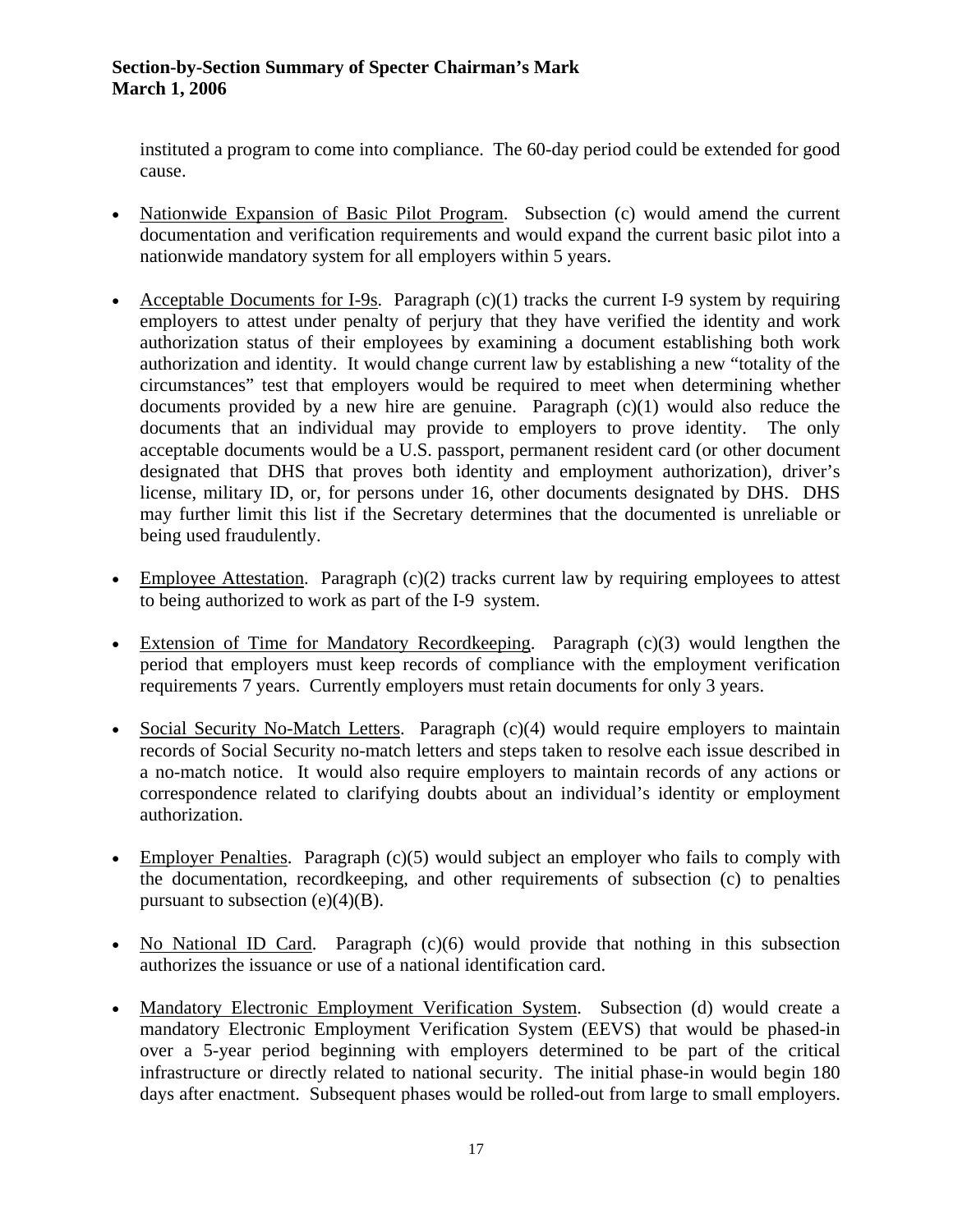All employers would be required to participate within five years after the date of enactment. In general, the EEVS would only apply to new hires; however, employers determined to be part of the critical infrastructure would be required to apply the system to new hires and current employees. The Secretary would also have the authority and unreviewable discretion to require any employer to use the EEVS for current and new employees if DHS has reasonable cause to believe the employer has violated immigration law. Employers who receive a final nonconfirmation regarding an employee's work authorization would be required to provide DHS with any information regarding the individual that would help DHS enforce immigration laws. Employers would also be charged a fee to be determined by DHS to participate in the system.

- 1. Social Security Administration and Department of Homeland Security . Paragraph (d)(1) would require the Secretary, in cooperation with the Commissioner of Social Security, to implement an Electronic Employment Verification System (EEVS).
- 2. Electronic Operation of System. Paragraph (d)(2) would incorporate existing Basic Pilot program language requiring the Secretary to operate the verification system through electronic media through which participating employers can make inquiries as to whether individuals are work authorized. This paragraph would also require the Secretary to maintain records of inquiries and responses to inquiries and to do so in a manner that safeguards the information. The verification system would be required to provide a confirmation or tentative nonconfirmation of eligibility within 3 days of the submission. If the employer receives a tentative nonconfirmation from the verification system, and the employee contests that finding, the system would be required to produce a final confirmation or nonconfirmation within 10 days.
- 3. Requirements for Employer Participation Paragraph  $(d)(3)$  would outline the requirements for employer participation into the System. On the date of enactment, the Secretary would be authorized through notice in the Federal Register to require participation in the EEVS by employers that the Secretary determines to be part of the critical infrastructure, or directly related to the national, or homeland security needs of the United States. Participation of these employers would apply with respect to both newly hired and currently hired employees. Two years after the date of enactment of this Act, employers with more than 5,000 employees would be required participate in the EEVS. Three years after the date of enactment, employers with less than 5,000 employees and with more than 1,000 employees would be required to participate in the EEVS. Four years after the date of enactment, employers with more than 250 employees and less than 1,000 employees would be required to participate in the EEVS. Five years after the date of enactment, all employers would be required to participate in EEVS.
- 4. Discretionary Participation of Employers . Paragraph d(4) would provide that the Secretary has the authority to permit participation in EEVS of employers not required to participate. In addition, the Secretary would be permitted to expand the participation of employers who are required to participate if there is reasonable cause to believe that the employer has violated the immigration laws. If such reasonable cause exists, the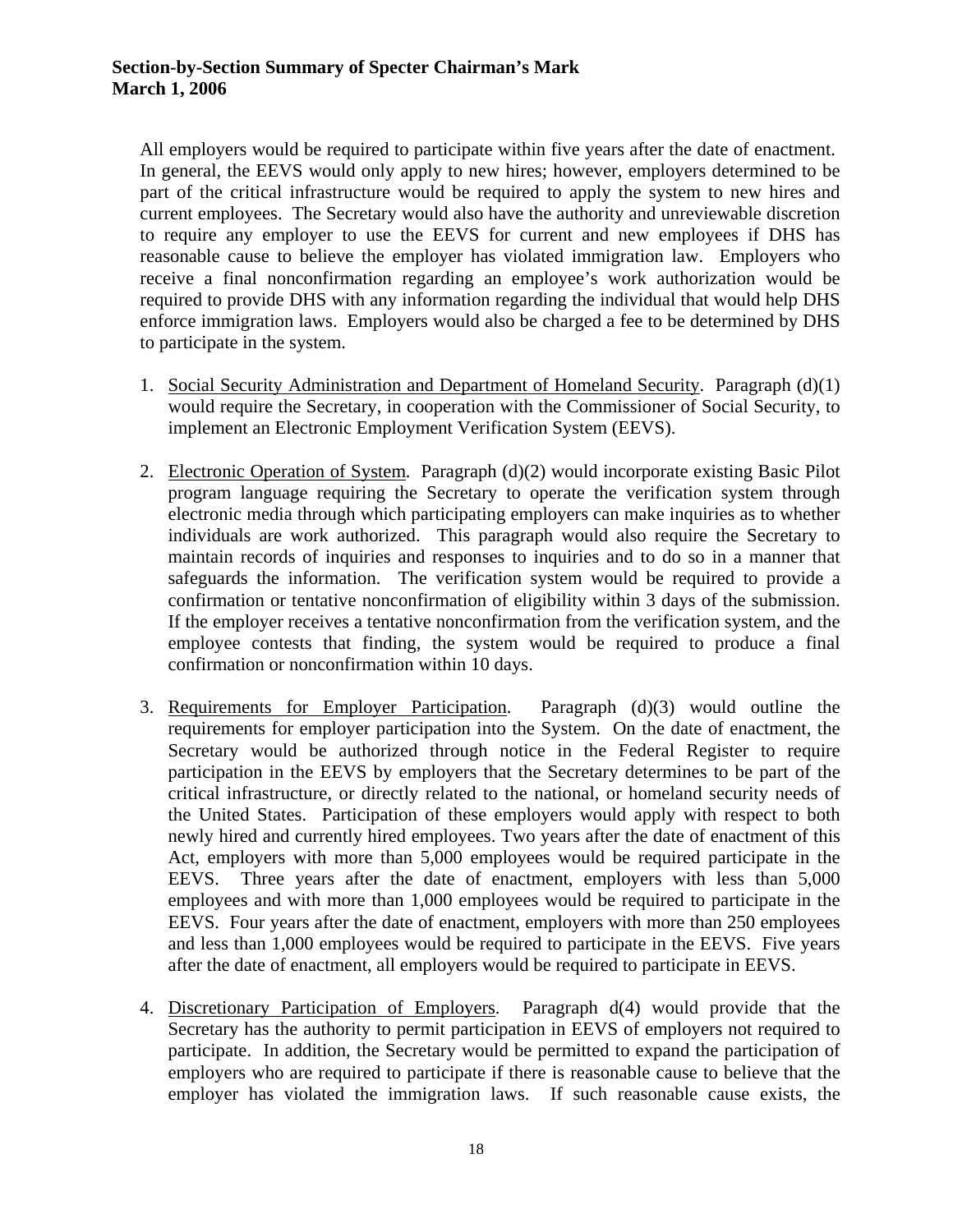Secretary would be able to require the employer to use the system for existing workers in addition to new hires.

- 5. Secretary Authority to Delay or Waive Participation. Paragraph d(5) would provide that the Secretary is authorized to waive or delay the participation in EEVS but must provide notice to Congress of such waiver prior to the date such waiver is granted.
- 6. Consequences for Failure to Comply. Paragraph  $(d)(6)$  would provide that any failure to comply with the EEVS's requirements shall be treated as a violation of subsection  $(a)(1)(B)$ 's prohibition against hiring individuals without complying with this section, including the requirements of subsections (c) and (d). Subsection (d)(6) further provides that such failure to comply shall be treated as presumed violations of subsection  $(a)(1)(A)$ 's prohibition against the hiring of unauthorized aliens.
- 7. Procedures for Employer Participation. Paragraph (d)(7) would establish procedures for employers participating in the EEVS, including provision of identity and work authorization information, presentation of documentation, reliance on documentation, requirements for seeking confirmation or resolving nonconfirmations of work authorizations, and consequences of final nonconfirmations. This subsection largely incorporates language identical to that contained in the current Basic Pilot statute. A change from current law is a requirement that employers share information with DHS about employees who receive a final nonconfirmation.
- 8. Protection From Civil and Criminal Liability. Paragraph (d)(8) would protect from civil and criminal liability any person or entity who relies in good faith on information provided through the EEVS confirmation system. This incorporates existing language applicable to the Basic Pilot program authority.
- 9. Prohibition on Other Uses. Paragraph (d)(9) would prohibit use of the EEVS by any Federal agency for any purposes other than enforcement and administration of the immigration laws, the SSA, or the criminal laws.
- 10. Secretary Discretion to Modify. Paragraph (d)(10) would authorize the Secretary of Homeland Security to modify the requirements of the EEVS.
- 11. Secretary Authority to Set Fees . Paragraph (d)(11) would allow the Secretary to establish, require, and modify fees for employers participating in the EEVS. Such fees may be set at a level that will recover the full cost of providing the EEVS to all participants . This provision further provides that fees are to be deposited and remain available as provided in INA sections 286(m) and (n), and that the EEVS is considered an immigration adjudication service under 286(n). This provision also allows the Secretary to modify the frequency or schedule for payment.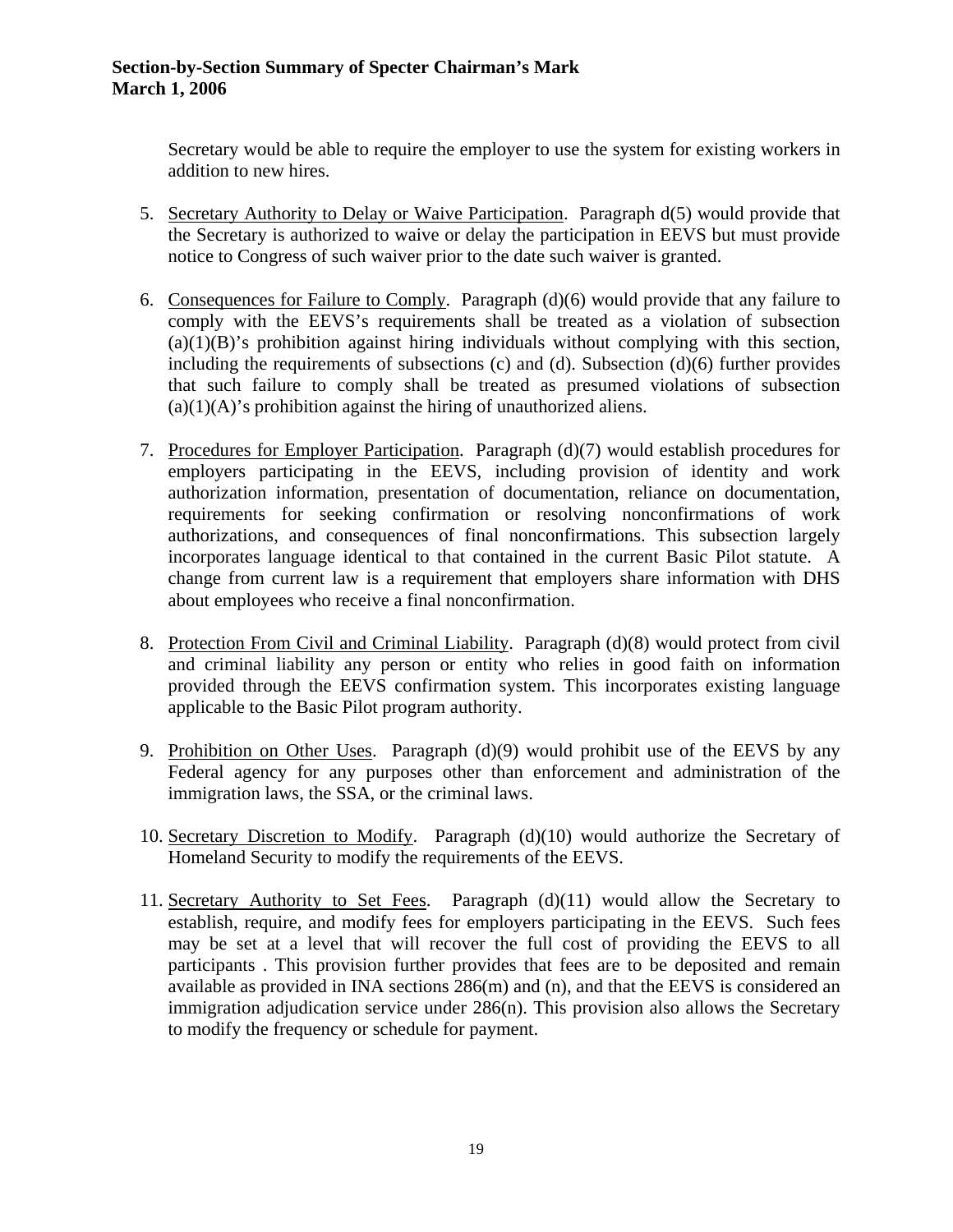- 12. Report to Congress on Accuracy of System. Paragraph (d)(12) requires that the Secretary submit a report to Congress within one year after enactment on the capacity, integrity, and accuracy of the EEVS.
- Compliance.
	- 1. Paragraph (e)(1) would require the Secretary to establish procedures for the filing of complaints and investigation of possible violations.
	- 2. Paragraph (e)(2) would ensure that immigration officers have reasonable access to evidence of employers they are investigating. It also authorizes DHS to compel the production of evidence by subpoena and to fine or void any mitigation of penalties available to employers who fail to comply with subpoenas.
	- 3. Paragraph (e)(3) would authorize the Secretary to issue pre-penalty notices to employers when there is reasonable cause to believe the employer has violated this section. It would provide employers a reasonable opportunity to defend their actions and to petition the Secretary for the remission or mitigation of any fine or penalty or to terminate the proceedings. Mitigating circumstances would include good faith compliance and participation in the EEVS. The paragraph also sets forth the procedures for the Secretary to follow when making a determination of whether there has been a violation and authorizes the Secretary to mitigate penalties or terminate proceedings in appropriate cases.
	- 4. Paragraph (e)(4) would set forth the civil monetary penalties for unlawfully hiring, recruiting, or referring unauthorized aliens or for continuing to employ an individual who is unauthorized to work, as well as penalties for recordkeeping or verification practice violations.
	- 5. Paragraph (e)(5) would provide that an employer may appeal an adverse determination within 45 days of the issuance of the final determination.
	- 6. Paragraph (e)(6) would authorize the Government to file suit in Federal court if an employer fails to comply with a final determination.
- Criminal Penalties. Subsection (f) would establish criminal penalties and injunction procedures for employers who engage in a pattern or practice of knowing violations of subsection (a)(1)(A), which prohibit hiring unauthorized aliens, or paragraph (a)(2), which prohibits continuing to employ unauthorized aliens after employer is aware or has reason to be aware that the alien is not authorized to work. Such employers can be fined up to \$10,000 for each unauthorized alien with respect to whom such a violation occurs, imprisoned up to six months, or both. This subsection further authorizes the Attorney General to bring a civil action requesting such monetary penalties or injunctive relief.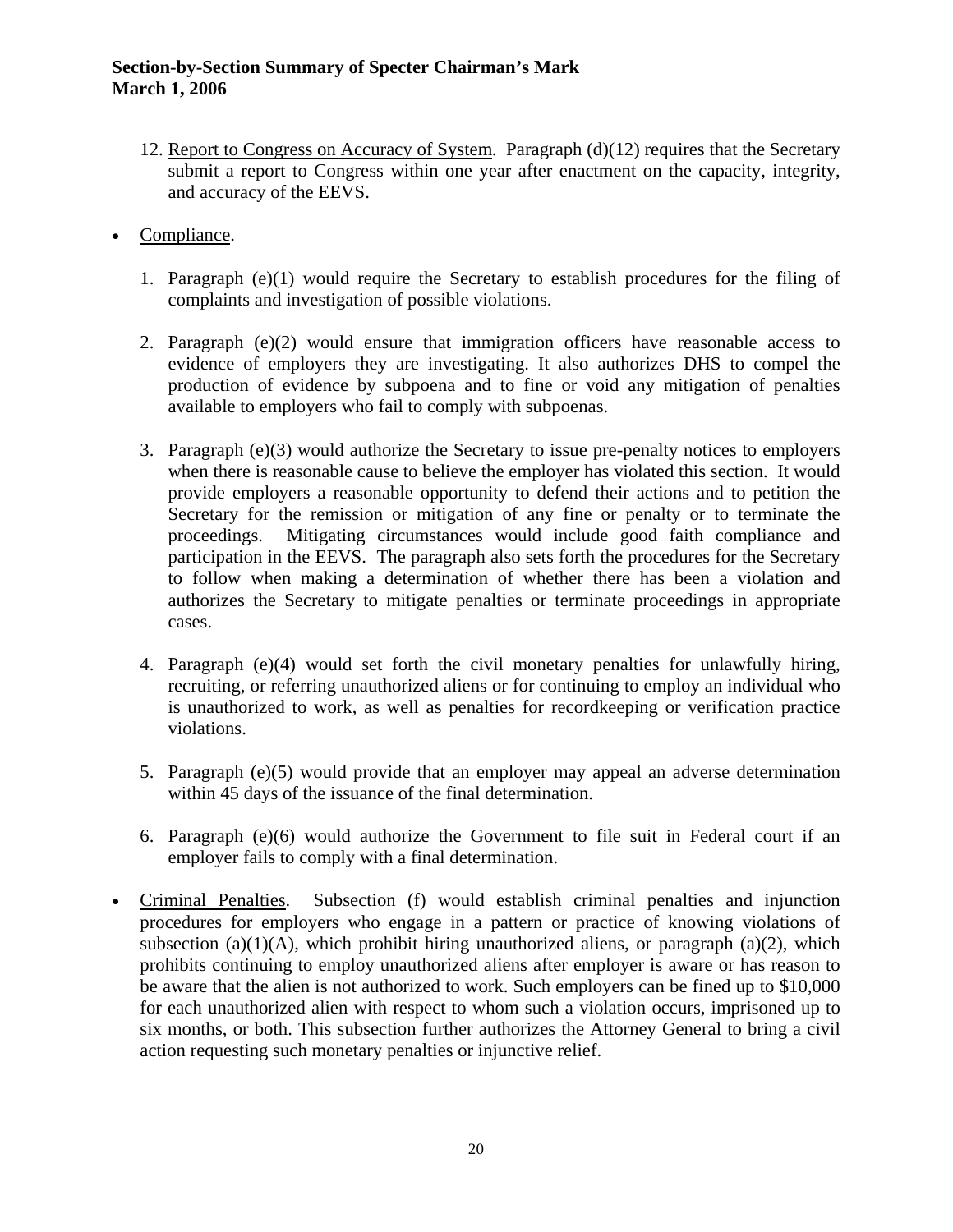- Prohibition of Indemnity Bonds. Subsection (g) would prohibit any employer from requiring prospective employees to post a bond or other security indemnifying the employer against liability arising from the employer's violation of this section. Violation of this prohibition is subject to civil penalties, and amounts obtained in the form of such bonds can be ordered to be deposited in the Employer Compliance Fund authorized by INA § 286(w).
- Bar of Noncompliant Employers. Subsection (h) would bar noncompliant employers from eligibility for Federal contracts.
- Miscellaneous Provisions. Subsection (i) contains several miscellaneous provisions.
- Use of Funds from Penalties. Subsection (j) would direct the deposit of funds paid for civil penalties into the employer compliance fund authorized by INA § 286(w).
- Definitions. Subsection (k) contains several definitions used in section 274A.

Sec. 302. Employer Compliance Fund. Section 302 would establish a general fund of the Treasury and would name it the "Employer Compliance Fund." Any offsetting receipts of civil monetary penalties collected under section 274A of the INA (Unlawful Employment of Aliens) would be deposited into the fund, and any amounts refunded would be used to enforce employer compliance with section 274A. Amounts deposited into the fund would remain available until expended and would be refunded, at least on a quarterly basis, to the Secretary of Homeland Security.

Sec. 303. Additional Worksite Enforcement and Fraud Detection Agents. Section 303 would require the Secretary to annually add at least 2,000 investigators dedicated to enforcing unlawful employment of aliens; and section 303(b) would add at least 1,000 Immigration Enforcement Agents dedicated to immigration fraud detection. Both sections 303(a) and 303 (b) would be subject to the availability of appropriations and carried out during the 5-year period beginning on the date of enactment of this Act. Section 303(c) would authorize the necessary appropriations to carry out this section during each of the fiscal years 2007 through 2011.

Sec. 304. Clarification of Ineligibility for Misrepresentation. Section 304 would change "citizen" to "national," so that it would state that any alien who falsely represents himself or herself to be a national of the United States is inadmissible.

## **TITLE IV – NONIMMIGRANT AND IMMIGRANT VISA REFORM**

Sec. 401. Nonimmigrant Temporary Worker. Section 401 would amend Section 101(a)(15)(H) of the INA to create a new worker category (to be known as H-2C) for persons coming temporarily to the U.S. to perform labor or services -- other than such labor or services described in INA § 101(a)(15)(H)(i)(b), (H)(i)(c), (H)(ii)(a), (H)(ii)(b), (H)(iii), (L), (O), (P), or (R) – if unemployed persons in the U.S. who are capable of performing such labor or services cannot be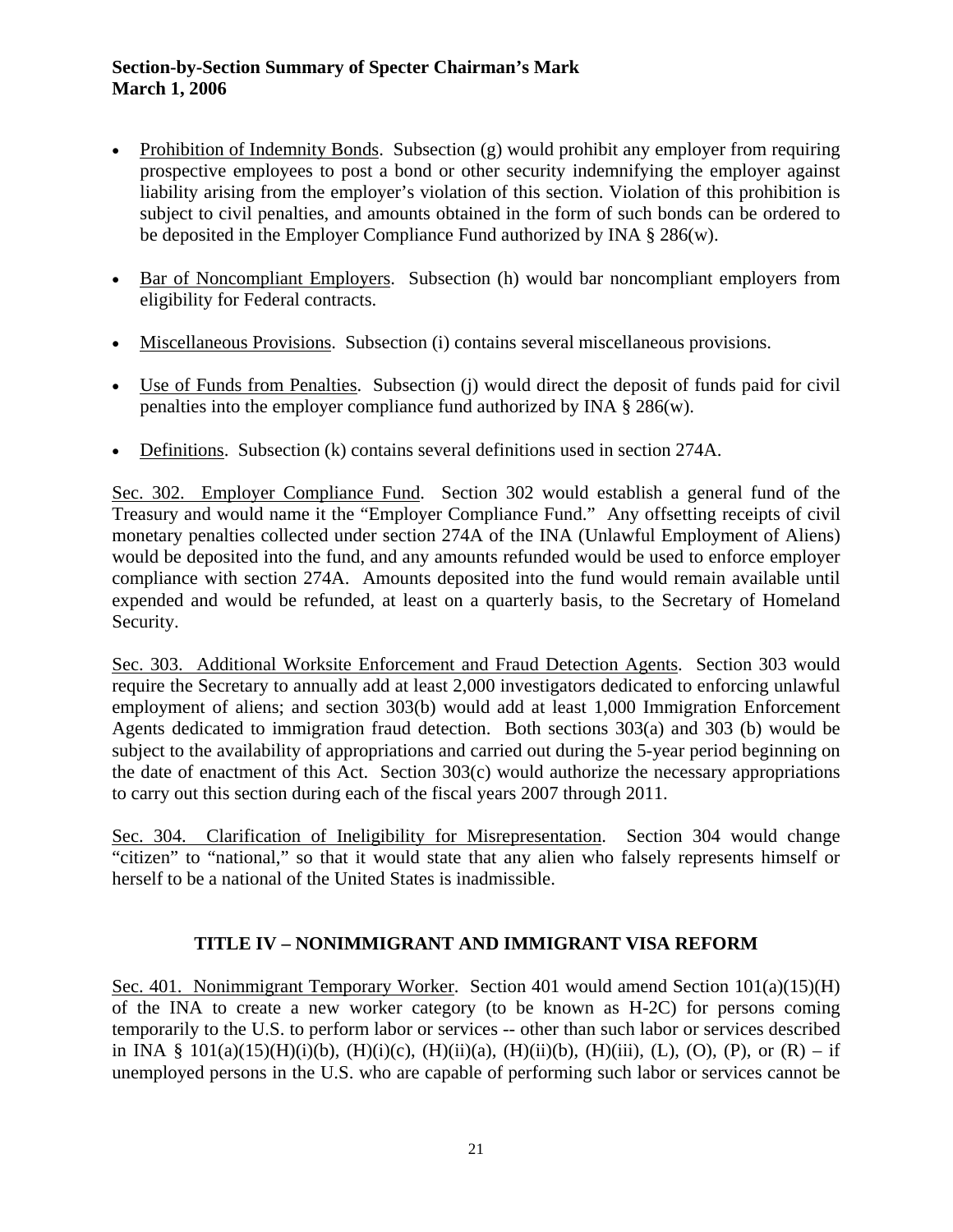found. Spouses and children would be eligible to accompany or follow to join the principal alien.

Sec. 402. Admission of Nonimmigrant Temporary Guest Workers. Section 402 would create a new section in the INA, Section 218A, relating to admission of temporary workers in H-2C status. This provision would authorize the issuance of a temporary visa to an individual who: (1) is capable of performing the labor or services required for the occupational classification; (2) has received an offer of employment; (3) pays a \$500 fee in addition to the cost of processing and adjudicating the application; and (4) undergoes a medical exam at their own expense. In addition to other information required to establish H-2C eligibility, the individual would be required to provide personal information regarding his or her health (physical and mental), criminal history, gang membership, immigration history, and involvement with terrorist groups or individuals. The Secretary of Homeland Security would be accorded sole, unreviewable discretion to determine H-2C eligibility.

- Section 402(c) would authorize DHS to waive certain grounds of inadmissibility (specifically,  $212(a)(5)$ ,  $(6)(A)$ ,  $(7)$ ,  $(9)(B)$ , and  $(9)(C)$ ) related to conduct that occurred prior to the date of enactment. It also would create an affirmative waiver for pre-enactment conduct for the remaining grounds of inadmissibility – except certain enumerated criminal and security grounds – for humanitarian, family unity, or other public interest reasons.
- The initial authorization of H-2C status would run for three years, and could be extended for one additional three-year period. At the conclusion of the six-year period, the individual could not reenter the U.S. in H-2C status until he or she had been in his or her home country for at least one year. The individual must be employed during his or her stay in the United States, but could change employers as long as the subsequent employer complied with the sponsoring obligations set forth in the new Section 218B and the individual had not worked without authorization. If the individual is unemployed for more than 45 consecutive days, the period of authorized admission would terminate and he or she would be required to return to their country of nationality or last residence. An individual who returned home due to unemployment could reenter the United States to work using the same visa, provided the individual meets the same standards required for the original entry. Individuals holding H-2C visas could travel outside of the United States and be readmitted on the same visa assuming the period of authorized admission had not expired. The three-year period of authorized admission could not be extended due to any time the individual spends outside the country. Individuals in H-2C status who willfully violate any material term or condition of such status (including failure to comply with the change of address reporting requirements) would not be eligible to renew their status.
- H-2C individuals who failed to depart before the expiration of the authorized period of admission would be barred from receiving any immigration benefit or relief except asylum, withholding of removal, or CAT relief. Individuals who unlawfully enter after the date of enactment and are physically present in the U.S. would be ineligible for cancellation of removal (Section 240A), voluntary departure (Section 240B), or nonimmigrant status under Section 101(a)(15).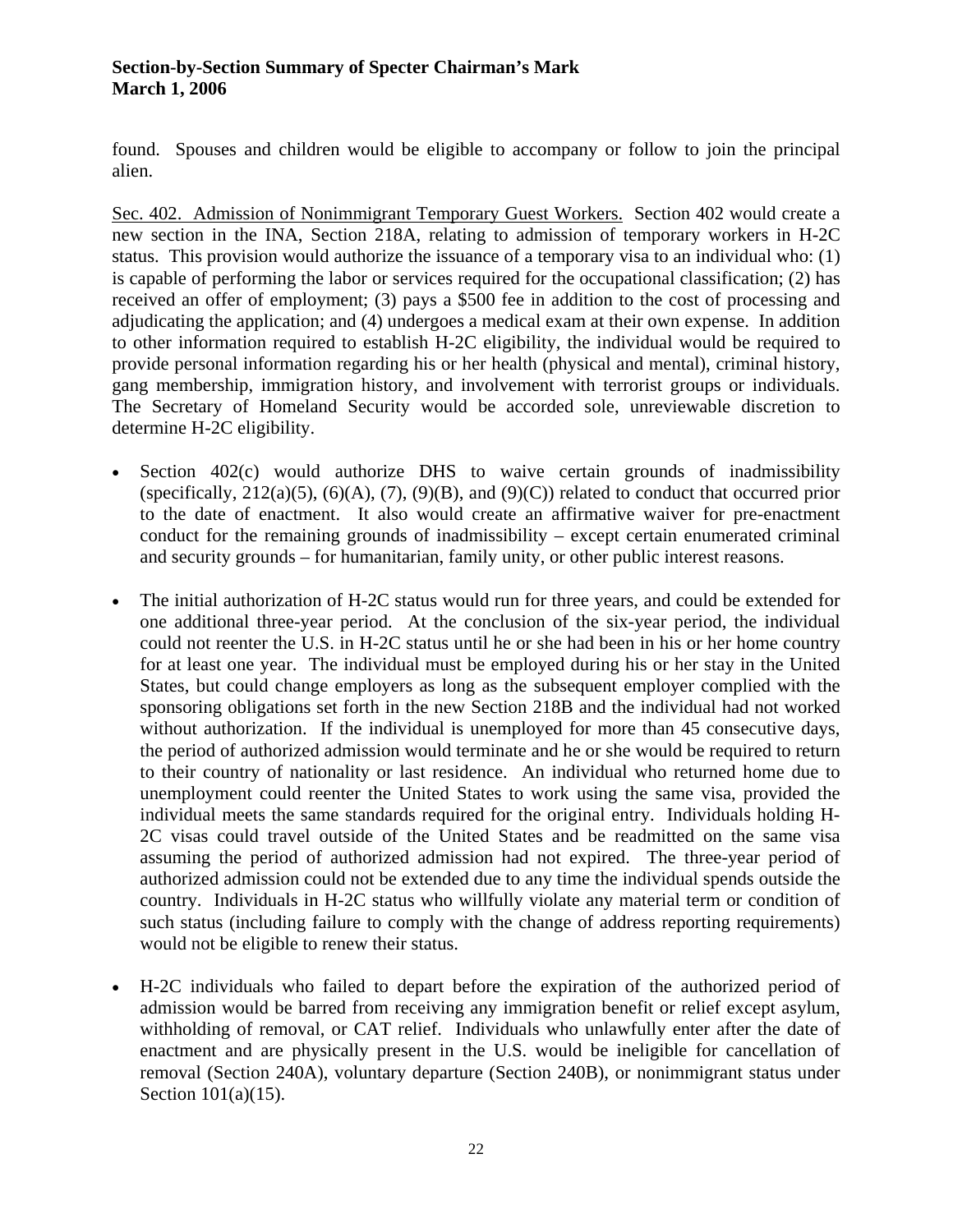• Spouses and children who are accompanying or following to join an H-2C principal would be eligible for H-4 nonimmigrant visa classification assuming they are admissible (under the regime set forth in this section), pay an additional \$500 family supplemental application fee, and satisfy other basic requirements.

Sec. 403. Employer Obligations. Section 403 would create a new section in the INA, Section 218B, relating to the obligations of H-2C employers.

- It would require employers who intend to hire H-2C nonimmigrants to file a sponsoring petition and to comply with all applicable federal, state and local laws, including laws affecting migrant and seasonal agricultural workers.
- An employer petitioning to hire an H-2C worker would have to attest, among other things, that:
	- 1. the employment of such worker will not adversely affect the wages and working conditions of similarly employed workers in the U.S.
	- 2. the employment of such worker did not and will not cause displacement of a U.S. worker employed by the petitioner during a 180 day period beginning 90 days before the petition is filed;
	- 3. such worker will be paid the greater of the prevailing wage or the actual wage paid by the employer to similarly situated workers;
	- 4. such worker will be provided the working conditions and benefits normal to similarly situated workers in the area of intended employment;
	- 5. there is no strike, lockout or work stoppage in the course of a labor dispute in the occupation at the place of employment;
	- 6. if the position is not covered by state workers compensation law, the employer shall provide, at no cost to employee, insurance covering injury or disease arising out of and in the course of the workers employment which will provide benefits at least equal to those provided under to state worker compensation law for comparable employment;
	- 7. except where DOL has determined there is a shortage of U.S. workers in the occupation and area of intended employment, there are not sufficient able, willing and qualified employees who are available at the time and place needed;
	- 8. the employer has made good faith efforts to recruit U.S. workers including, recruitment at least 14 days but no more than 90 days prior to filing; and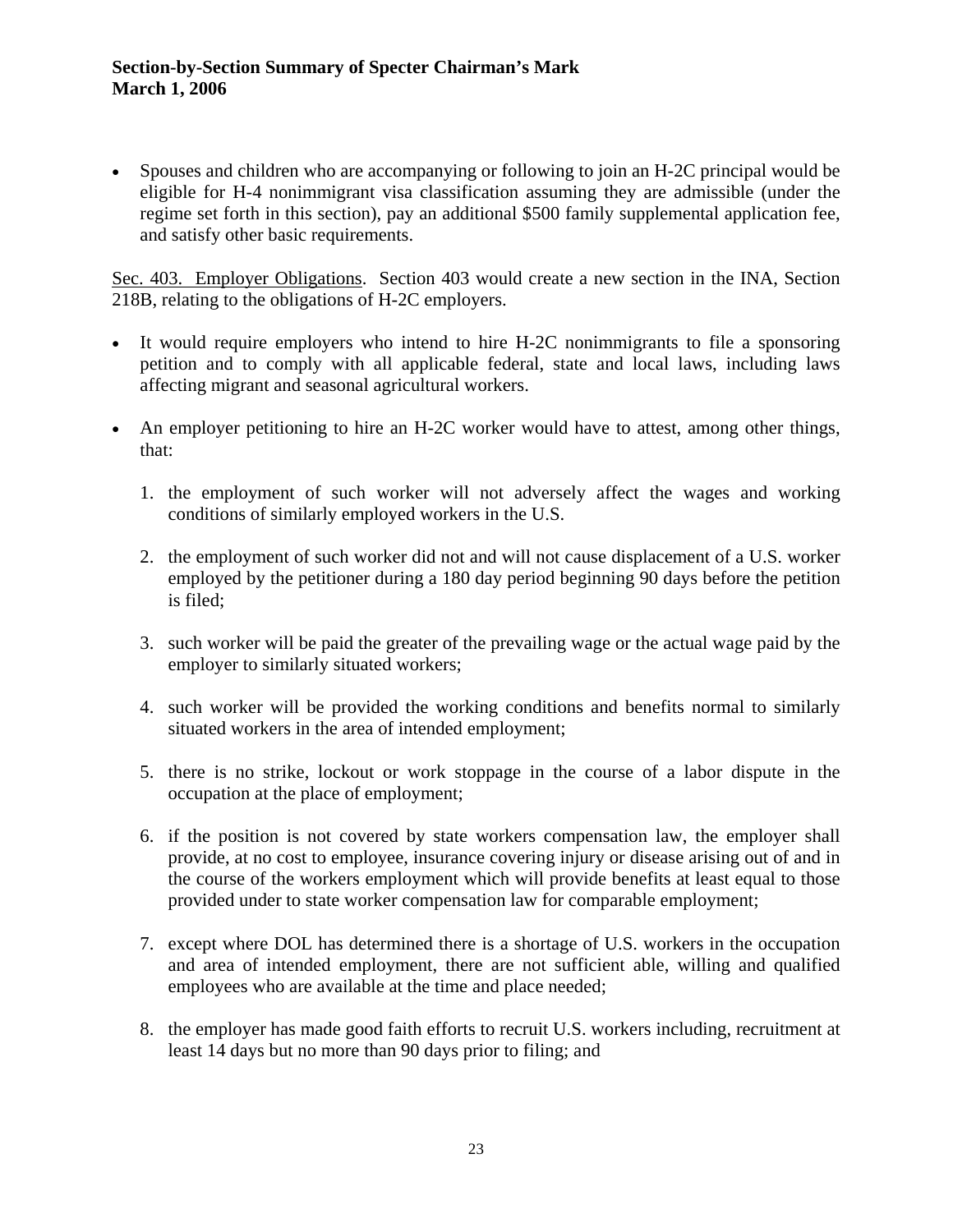- 9. the job is a bona fide job for which the employer needs labor or services and the employer will be able to place the employee on the payroll.
- The petition must be filed with 60 days prior to actual need and an employer must notify the Secretaries of Labor and Homeland Security within three business days of a separation of employment. A copy of each petition and documentation supporting the attestation must be provided to every temporary worker employed under the petition and made available for public examination (and remain available for five years) as well as to DOL during the course of an audit.
- This section also would provide whistleblower protection to H-2C workers who disclose violations of these requirements. It would require foreign labor contractors (and employers that engage in foreign labor contracting activity) to disclose a variety of information to the nonimmigrant workers at the time of their recruitment including, among other things, the location of employment, a description of the duties, compensation, benefits provided and any associated costs, existence of any labor dispute or labor organizing effort, the extent of any insurance coverage, any education or training required or provided, and a statement describing the protections of this Act. This section also would prohibit foreign labor contractors from providing false or misleading information and from assessing any fees to the worker for such recruitment.
- This section would require foreign labor contractors who recruit workers under this program to register with the Secretary of Labor and require the Secretary of Labor to promulgate regulations to establish a process for the investigation and approval of an application for a certificate of registration of foreign labor contractors. Such certificates would be valid for two years, and the Secretary could refuse to issue or renew, or could suspend or revoke a certificate of registration. This section also would provide remedies for foreign labor contractor violations, and would require the Secretary of Labor to prescribe regulations for the receipt, investigation, and disposition of complaints by individuals harmed under this section. In addition, Section 403 sets forth an administrative process under which workers who are harmed by violations of the program could bring a complaint.

Sec. 404. Alien Employment Management System. Section 404 would create a new section in the INA, Section 218C, relating to establishment of a system to manage and track employment of H-2C workers. The system would provide employers with an opportunity to recruit and advertise job openings to U.S. workers before hiring an H-2C worker. It also would collect sufficient information to allow DHS to determine if an H-2C worker is employed, which employers have hired H-2C workers, the number of H-2C workers and employer is authorized to hire and is currently employing, the length of time an H-2C worker has been employed in the U.S., and the occupation and industry in which the individual has been employed. The system also would enable employers to request approval for multiple H-2C workers and to file applications electronically.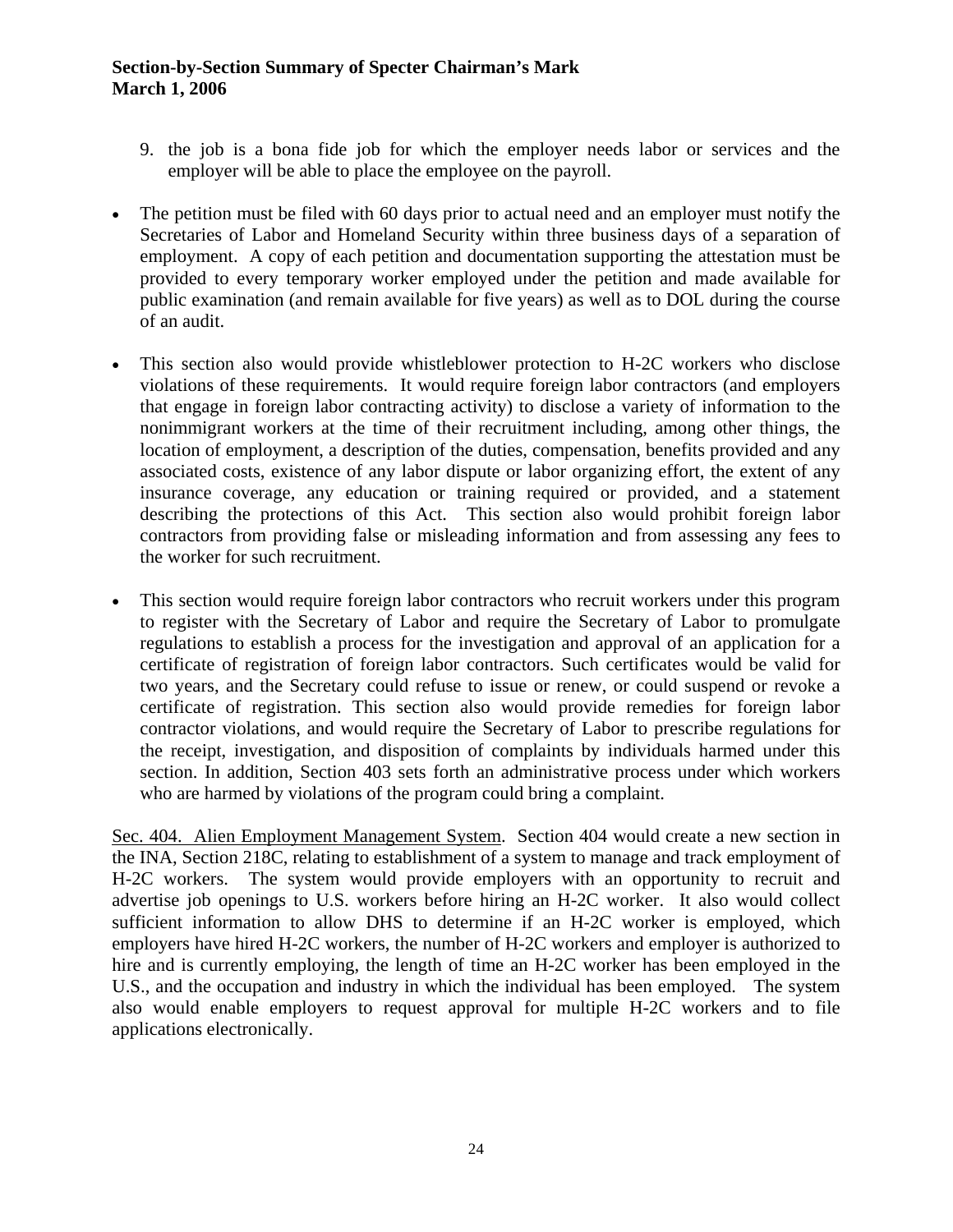Sec. 405. Rulemaking; Effective Date. Section 405 would require the Secretary of Labor to promulgate regulations needed to implement Sections 218A, 218B, and 218C, as created under this Act. Sections 402, 403, and 404 would take effect one year after date of enactment.

Sec. 406. Recruitment of United States Workers. Section 406 would require the Secretary of Labor to establish an electronic job registry and a nationwide system of public labor exchange services to provide information on employment opportunities available to U.S. workers. This provision would require employers to post job opportunities for at least 30 days before making an attestation under Section 218B and hiring an H-2C worker. It also would require employers to maintain records for at least one year describing the reasons for not hiring any U.S. workers who have applied for the posted position.

Sec. 407. Temporary Guest Worker Visa Program task Force. Section 407 would establish a Temporary Worker Task Force to study the impact of H-2C workers on wages, working conditions, and employment of U.S. workers and to make recommendations to the Secretary of Labor regarding the need for an annual numeric limitation on the number of H-2C workers admitted to the U.S. The Task Force would be composed of 10 individuals with appointment responsibility evenly distributed between majority and minority party leaders from the House and Senate. The President would appoint the Chairperson of the Task Force. This provision would also set forth criteria for the selection of Task Force Members and their meeting and reporting obligations.

Sec. 408. Student Visas. Section 408 would amend Section  $101(a)(15)(F)$  of the INA to statutorily authorize 24 months of optional practical training for F-1 students and to create a new F-4 visa for individuals pursuing an advanced degree in a math, engineering, technology, or physical sciences program.

This provision also would amend Section 214(m) of the INA to allow students in the newly established F-4 visa classification to be intending immigrants if they plan to seek employment in the U.S. related to the graduate program's field of study. The F-4 visa would be valid for an additional year after completion of the graduate program while the individual seeks full-time employment related to the field of study. All F students would be eligible for off-campus employment unrelated to the field of study if they maintain good academic standing and the employer attests to the educational institution and the Department of Labor that it has spent at least 21 days recruiting U.S. citizens to fill the position and will pay the greater of the actual or prevailing wage. Such off-campus employment is limited to 20 hours per week during the academic term and 40 hours per week during vacation periods and between terms.

This provision also would amend Section  $245(a)$  of the INA to authorize individuals in F-4 status who, after completing the advanced degree program, obtain full-time employment related to the field of study, to immediately adjust their status to permanent resident upon payment of a \$1,000 fee. The fee would be allocated to training and scholarships (80%) and fraud detection and prevention (20%).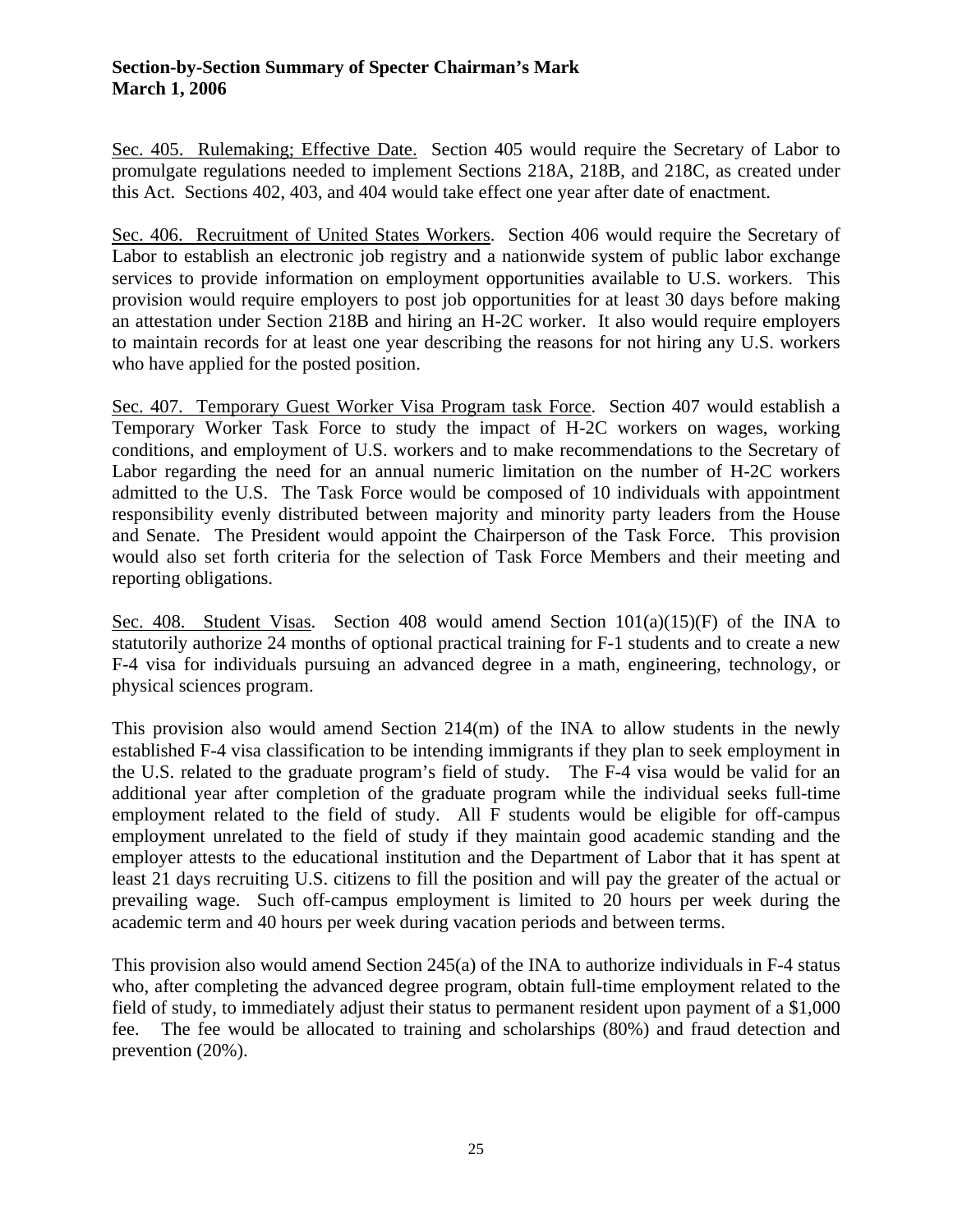Sec. 409. Visas for Individuals with Advanced Degrees. Section 409 would amend Section  $201(b)(1)$  of the INA to exempt from the numerical limitations on employment-based immigration foreign nationals with advanced degrees in science, technology, engineering, or math who have been working in a related field in the United States on a nonimmigrant visa during the three year period immediately preceding their application for an immigrant visa. This provision also would exempt immediate relatives of individuals who are admitted as employment-based immigrants from the numerical limitations of Section 203(b) of the INA. These amendments would apply to visa applications pending on, or filed after, the date of enactment.

This provision also subjects advanced degree holders in the sciences, technology, engineering, or mathematics from a U.S. university to the more flexible special handling labor certification procedures.

In addition, this provision increases the numbers of H-1B visas available (to 115,000 in the fiscal year following enactment) and adds a market-based escalator mechanism so that the number available annually will fluctuate in response to the demand for such visas in the preceding fiscal year. In addition, it exempts from the numerical limitation foreign nationals who have earned advanced degrees in science, technology, engineering, or math.

Sec. 410. Requirements for Participating Countries. Section 410 would require the Secretary of State in cooperation with the Secretary of Homeland Security and the Attorney General to enter into bilateral agreements with the home countries of H-2C nonimmigrants. As part of these agreements, the participating countries would, among other things, be required to: accept return of individuals ordered removed from the U.S. within 3 days of the order; cooperate with the U.S. to reduce gang violence, human smuggling, trafficking, and illegal immigration; provide the U.S. with criminal records for individuals seeking admission to the U.S.; and educate their citizens regarding U.S. temporary worker programs.

Sec. 411. Authorization of Appropriations. Section 411 would authorize appropriations necessary to carry out implementation of this title.

# **TITLE V – BACKLOG REDUCTION[35](#page-25-0)**

Sec. 501. Elimination of Existing Backlogs. Section 501 would remove immediate relatives (spouses, children, and parents) of U.S. citizens from the annual worldwide ceiling of 480,000 family-based visas and redistribute them elsewhere in the family-based preference system. It also would more than double the ceiling on employment-based visas from 140,000 to 290,000. And it would exempt spouses and children of employment-based immigrants from the limits.

<span id="page-25-0"></span><sup>&</sup>lt;sup>35</sup> This title is drawn from provision in the November 9, 2005 Specter Chairman's Mark. However, dropped from this draft are what were sections 505, "Amending the Affidavit of Support Requirements"; section 506, "Discretionary Authority"; and section 507, "Family Unity" of the November 9, 2005, Chairman's Mark.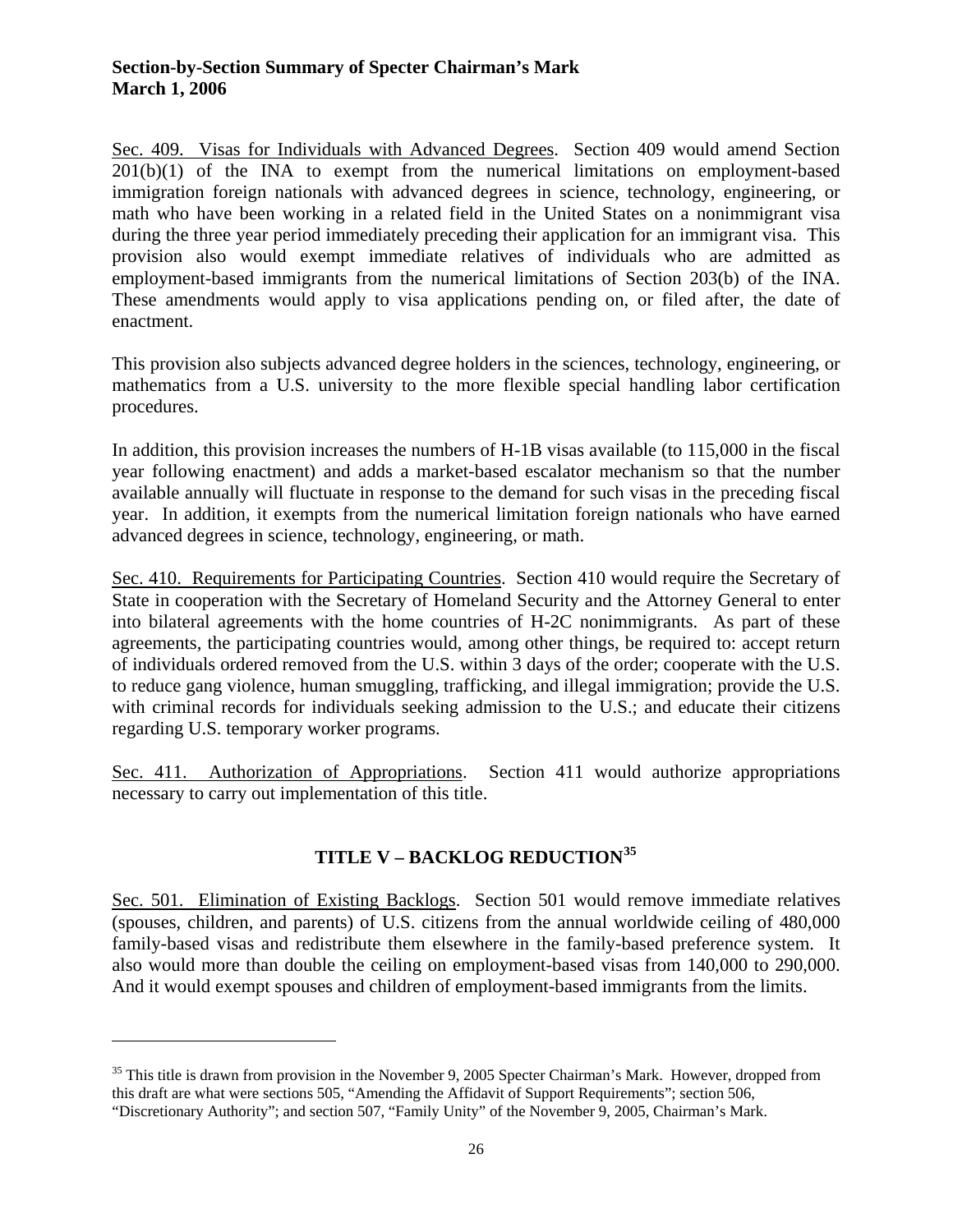Section 501 would provide for the recapture of both family-based and employment-based visas that go unused because of processing delays.

Sec. 502. Country Limits. Section 502 would increase per-country ceilings for both employment-based and family-based immigrant visas.

Sec. 503. Allocation of Immigrant Visas. Section 503 would redistribute the 480,000 familybased immigrant visas among the existing four family-based preference categories and redistribute the 290,000 employment-based visas, making modifications to the categories.

Sec. 504. Relief for Minor Children. Section 504 would allow an applicant for an immigrant visa who is a child to also bring his or her child with them as a derivative immigrant.

# **TITLE VI – CONDITIONAL NONIMMIGRANT WORKERS**

#### **Subtitle A – Conditional Nonimmigrant Work Authorization and Status**

Sec. 601. Conditional Nonimmigrant Work Authorization and Status. Section 601 would establish a new section 218D of the Immigration and Nationality Act that would authorize the Secretary of Homeland Security to grant "conditional nonimmigrant work authorization and status to remain in the United States" to aliens who were employed in the United States on January 4, 2004.

The section provides that aliens must conclusively establish employment status by submitting records and/or documents determined by the Secretary of Homeland Security.

In order to qualify for the status, the alien would have to establish that the alien is admissible, and may be required to undergo an appropriate medical examination. The alien also would be required to pay all Federal income taxes owed for employment before January 4, 2004.

The Secretary of Homeland Security would be authorized to terminate an alien's status granted under this section if the Secretary determines that the alien was not in fact eligible, or the alien commits an act that makes the alien removable.

The Secretary could not grant conditional nonimmigrant status until the Secretary approves the alien's application that is submitted not later than 1 year after date of enactment. The application must include a signed affidavit from the alien's employer attesting that the alien is a current employee and a waiver in which the alien, in exchange for this discretionary benefit, agrees to waive any right to administrative or judicial review as to the alien's eligibility or to contest any removal action (other than on the basis of an application for asylum). The alien also must acknowledge, under oath, that the alien is unlawfully present and subject to removal or deportation.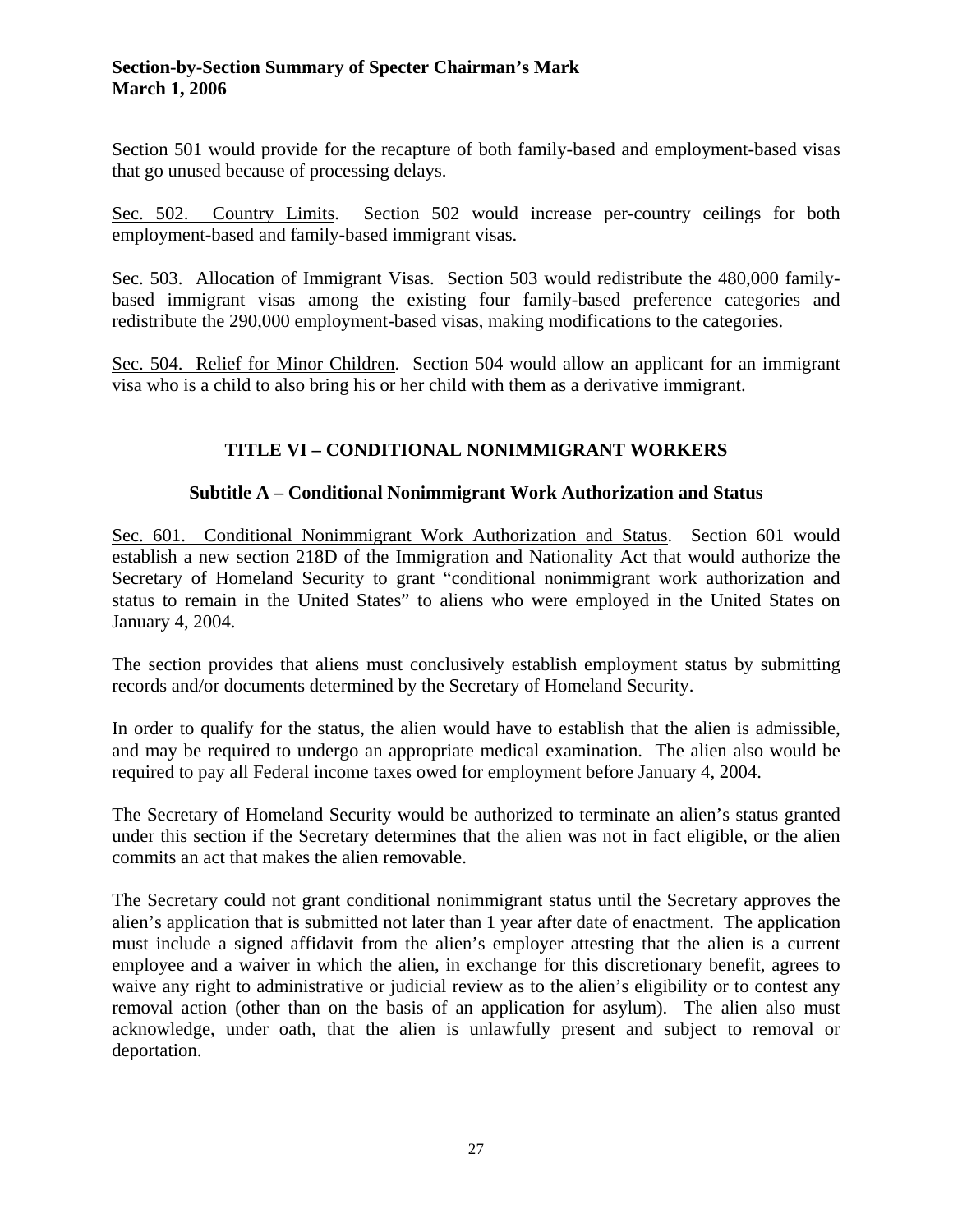The alien's employer would be required to a \$500 application fee, and the fees collected are to be made available to the Secretary of Homeland Security to identify, locate, or remove illegal aliens and for worksite enforcement.

This section would require the Secretary of Homeland Security to begin accepting applications not later than 3 months after the date of enactment of the Act. It would require the Secretary to process all applications not later than 18 months after the date of enactment of the Act.

The section would prohibit an alien being granted conditional nonimmigrant work authorization and status until all appropriate background checks have been completed.

The spouse or child of an alien granted conditional nonimmigrant work authorization and status would be subject to the same terms and conditions as the principal alien, but would not be authorized to work.

An alien who fails to apply for the program would be ineligible for any relief. However, the failure to apply could be waived if the Secretary determines that the alien could not obtain such status for reasons of age, mental impairment, or physical disability.

An approved alien granted conditional nonimmigrant work authorization and status would have to be continuously employed while in the U.S. Any alien who fails to be employed for more than 45 days would become ineligible. An alien is free to accept a new offer of employment with a subsequent employer who complies with section  $218B^{36}$  $218B^{36}$  $218B^{36}$  and if the alien did not previously work unauthorized while in conditional nonimmigrant status.

Any alien who filed an application to obtain conditional nonimmigrant status and who knowingly and willfully made false representations within the document would be subject to criminal penalties under title 18.

- Eligibility Criteria. The proposed new section  $218D(b)(1)$  of the INA would provide that in order to be eligible, an alien would have to establish that he –
	- 1. Had been physically present in the United States before January 4, 2004; and
	- 2. Was employed in the United States before January 4, 2004, and has been employed in the United States since that date.
- Evidence of Employment. The proposed new section  $218D(b)(2)$  of the INA would provide that an alien applying for this status could conclusively establish present employment by submitting to the secretary of Homeland Security records maintained by the Social Security Administration; Internal Revenue Service; any other Federal State, or local government agency; an employer; or a labor union, day labor center, or organization that assists workers

l

<span id="page-27-0"></span><sup>&</sup>lt;sup>36</sup> Section 218B of the INA would be added to the Immigration and Nationality Act by section 403 of the Act. It would provide a labor attestation process for a new class of workers, called H-2C workers.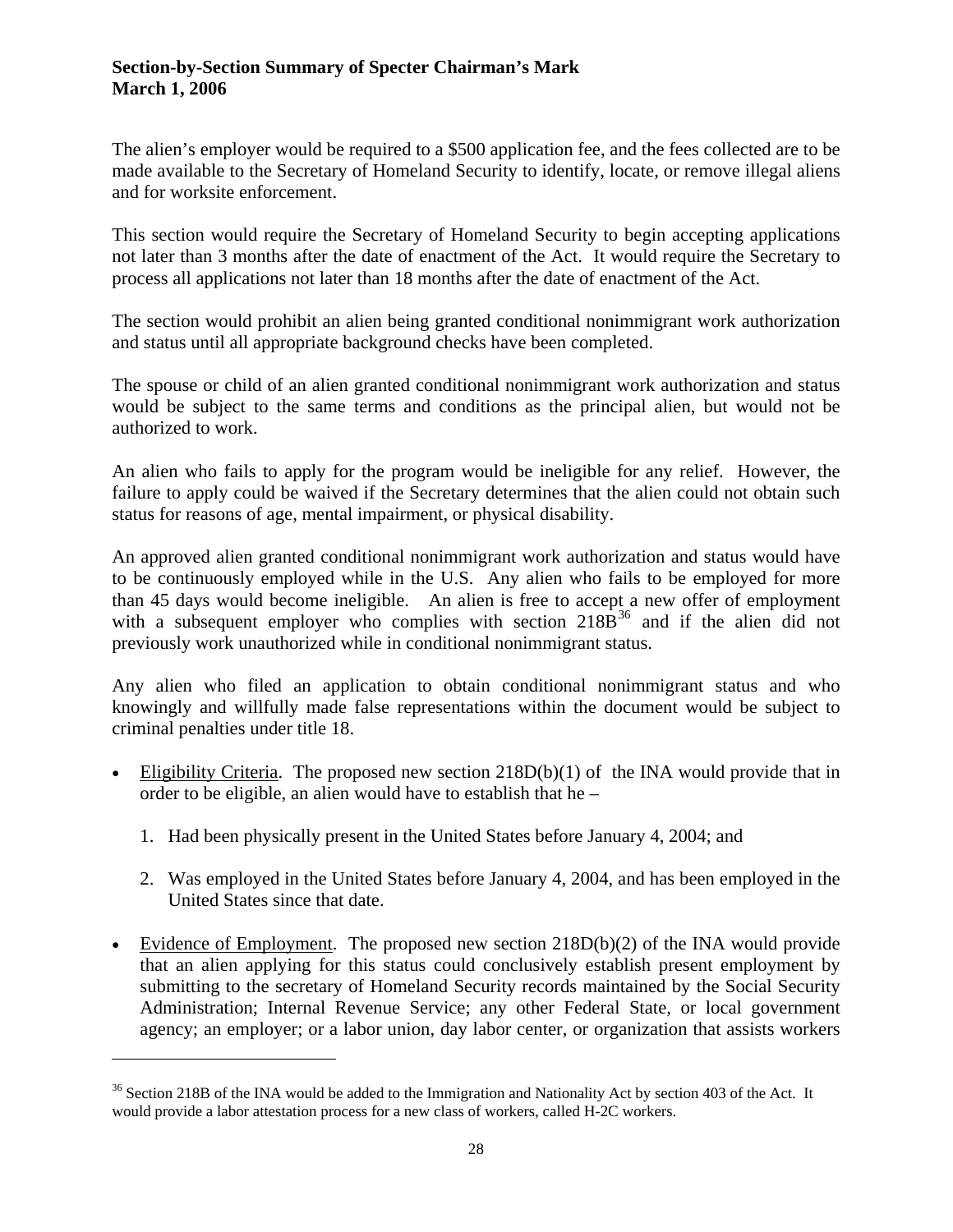in matters relating to employment. The Secretary would, however would be empowered to accept other types of reliable documents.

- Admissibility. The proposed new INA section  $218(D)(b)(3)(A)$  would provide that in order to be granted status and work authorization, an alien would have to establish that he is admissible and that he had not ordered, incited, assisted, or otherwise participated in past persecution.
- Waived Grounds of Inadmissibility. A number of grounds of inadmissibility would be automatically waived and some could be waived at the discretion of the Secretary of Homeland Security.
	- 1. Grounds of Inadmissibility that would be Automatically Waived. The following paragraphs of section 212(a) of the Immigration and Nationality Act would automatically be waived: (5)(A) (labor certification); (6)(A) (presence without permission or parole); (7) (documentation requirements); (9)(B) (unlawful presence). Also automatically waived would be section 212(d)(3) of the Immigration and Nationality Act.
	- 2. Grounds of Inadmissibility that would Not be Waivable. The Secretary would not have the discretion to waive any of the following paragraphs of 212(a) of the Immigration and Nationality Act: (2) (criminal and related grounds); (3) (security and related grounds);  $(6)(B)$  (failure to attend removal proceeding);  $(6)(E)$  (encouraging, inducing, assisting, abetting, or aiding any other alien to enter or to try to enter the United States in violation of law); (9)(A) (certain aliens previously removed); (9)(C)(i)(II) (aliens unlawfully present after having been ordered removed under section 235(b)(1) of the INA, section 240 of the INA, or any other provision of law);  $(10)(A)$  practicing polygamists; and (10)(E) former United States citizens who renounced their citizenship to avoid taxation).
	- 3. Ground of Inadmissibility that the Secretary would have the Discretion to Waive. The Secretary of Homeland Security would have the discretion to waive all other grounds of inadmissibility found in section 212(a) of the INA.
- Ineligible Aliens. The proposed new INA section  $218D(b)(4)$  would provide a number of grounds that make aliens ineligible for treatment under Title VI. An alien would be ineligible if—
	- 1. Final Order of Removal or Exclusion. the alien is subject to a final order of removal, deportation, or exclusion;
	- 2. Failure to Depart. the alien failed to depart the United States during the period of a voluntary departure order under section 240B or a prior provision of law.
	- 3. Failure to Comply. The alien willfully fails to comply with any request for information by the Secretary of Homeland Security.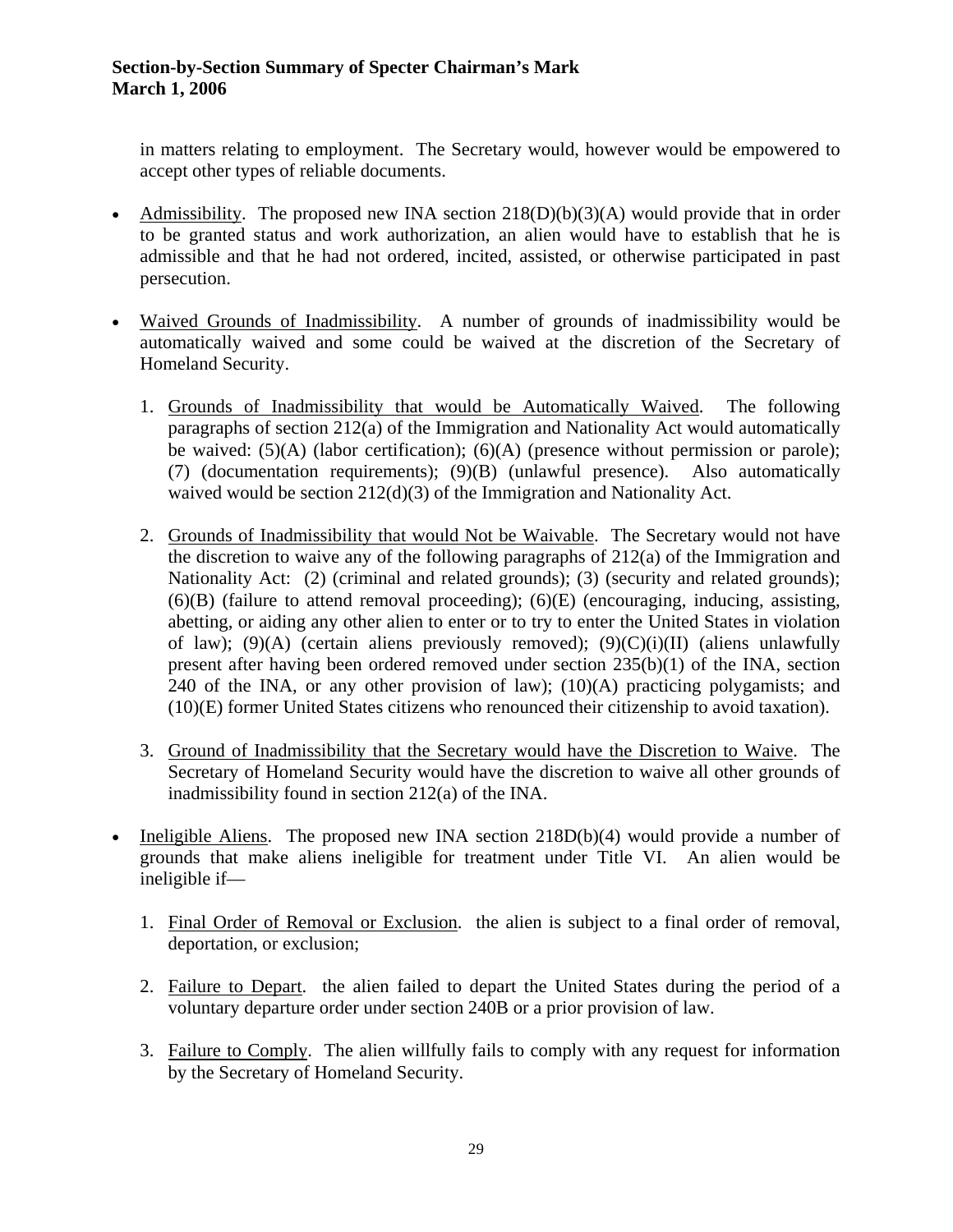- 4. Notice to Appear Filed. a notice to appear was served on the alien or filed with the immigration court before the alien filed an application under this title, except that the Secretary of Homeland Security could waive ineligibility that would otherwise result from the service or filing of a notice to appear under this provision.
- Requirement for Medical Exam. The proposed new INA section 218D(b)(5) would authorize the Secretary to require aliens filing for treatment under Title VI to undergo, at the alien's expense, an appropriate medical exam.
- Payment of Income Taxes. The proposed new INA Section 218D(b)(6) would require that persons granted conditional nonimmigrant work authorization and status to establish the payment of Federal income taxes owed for employment in the United States before January 4, 2004.
- Termination of Status. The proposed new INA Section  $218D(b)(7)$  would authorize the Secretary of Homeland Security to terminate an aliens' status if the Secretary determines that the alien was not, in fact eligible for the status or if the alien commits an act that makes the alien removable from the United States.
- Application. The proposed new INA section  $218D(c)(1)$  sets forth the process for applying for conditional nonimmigrant work authorization and status. It provides that—
	- 1. Information on Application. Applicants must apply within one year after the date of enactment of the Act on a form designed by the Secretary containing information about the alien's physical and mental health; criminal history and gang membership; immigration history; involvement with groups or individuals who have engaged in terrorism, genocide, persecution, or who seek the overthrow the U.S. government; claims to U.S. citizenship; and tax history.
	- 2. Waiver of Rights. The applicant would be required to waive any right to administrative or judicial review or appeal of his eligibility, as well as waive any right to contest any removal other than on the basis of an application for asylum, withholding of removal, or relief under the torture convention.
	- 3. Knowledge of Information on Application. The Applicant would be required to sign a statement certifying under the penalty of perjury his understanding of the information on the form an authorizing the release of any information contained in the application and an attached evidence for law enforcement purposes.
	- 4. Affidavit from Employer. The application would have to be accompanied by a signed affidavit from the alien's employer.
	- 5. Acknowledgement. The applicant would be required to submit to the Secretary of Homeland Security an acknowledgement, made under oath, that the alien is unlawfully present and subject to removal, an acknowledgement that the alien understands the terms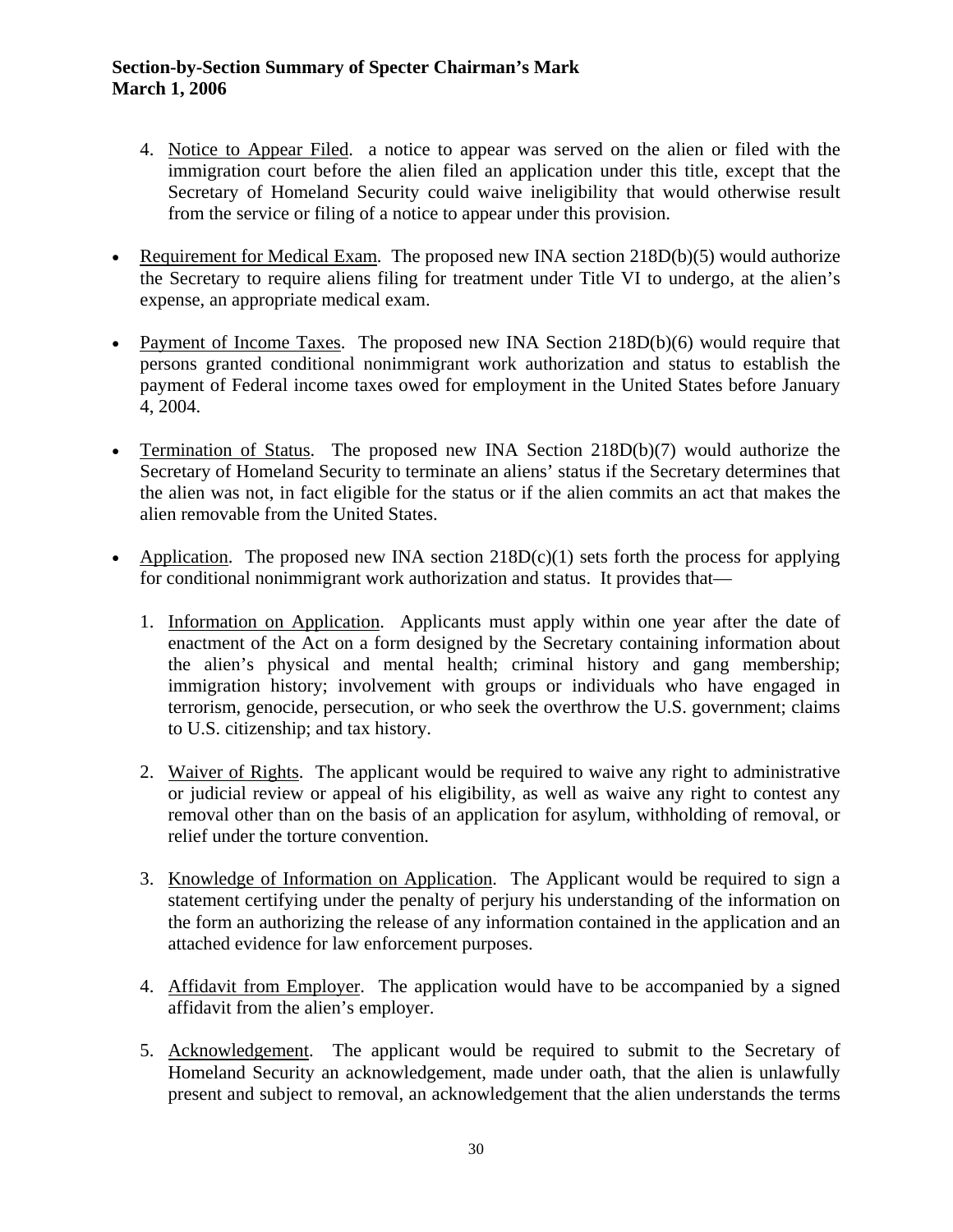of being granted conditional nonimmigrant work authorization status; any Social Security account number or card in the possession of the alien or relied upon by the alien; any false or fraudulent documents in the alien's possession.

- 6. Application Fee. An employer seeking to continue to employ an alien would be required to submit an application fee of \$500, which would be used by the secretary for activities to identify, locate, or remove illegal aliens and for worksite enforcement.
- Processing Application. The proposed new INA section  $218D(c)(2)$  would set forth requirements for processing applications. It provides that the Secretary must begin accepting applications within 3 months after the date of enactment of the Act. It further would provide that the Secretary may interview aliens to determine eligibility, but it does not mandate such an interview. If further would require the Secretary to complete processing all applications within 18 months after the date of enactment of the Act.
- Security. The proposed new INA section  $218D(c)(3)$  would require the secretary of Homeland Security to ensure that the application process for aliens seeking treatment under this Title is secure, incorporates antifraud protection, and utilizes biometric authentication at time of document issuance. If further requires that aliens must submit biometric data and undergo all appropriate background checks to the satisfaction of the Secretary.
- Failure to Apply. The proposed new INA section 218D(d) would provide that an alien would be ineligible for relief cancellation of removal (Section 240A) or voluntary departure (Section 240B) if the alien fails to timely apply for conditional work authorization and status under this section.

The Secretary of Homeland Security could waive this provision if he determines that the alien could not obtain such status for reasons of age, mental impairment, or physical disability.

- Documentary Evidence of Status. The proposed new section INA section 218D(e) would require the Secretary of Homeland Security to meet certain technological and security requirements in designing documentation providing evidence to aliens of their new status. The section also would provide that the document that is produced may be used by aliens to serve as a travel, entry, and work authorization document.
- Terms of Status. The proposed new INA section 218D(f) would provide that aliens granted status under Title VI would be required to register, shall be permitted to travel outside of the United States, would be treated as a nonimmigrant, and would not be subject to detention or removal pending adjudication of their application for treatment under Title VI of the Act.
- Family Members. The proposed new INA section 218D(g) would provide that spouses and children of aliens granted conditional nonimmigrant work authorization and status under section 601 would be subject to the same terms and conditions as the principal alien, except that they would not be eligible to work. Spouses and children would have to pay a \$100 fee.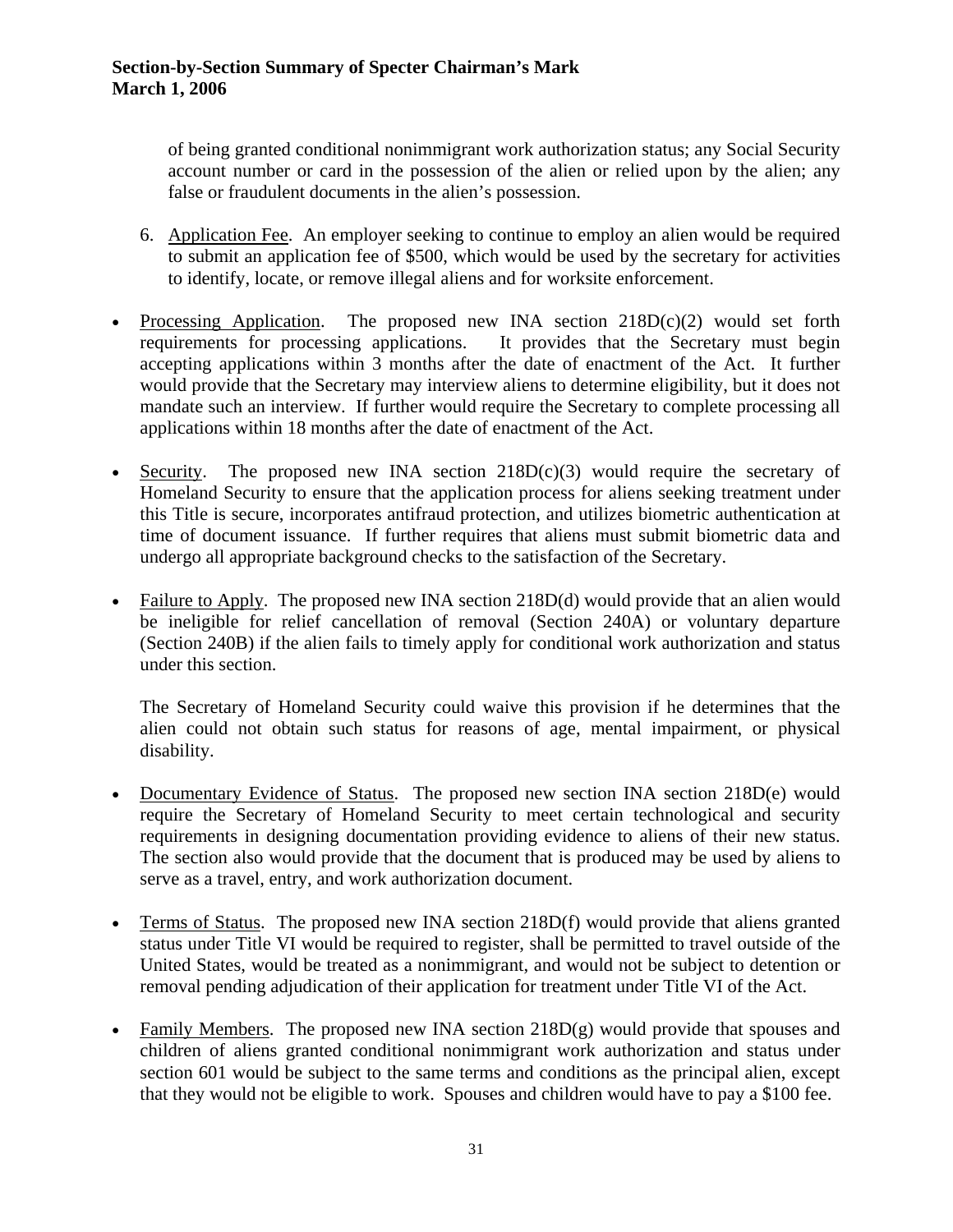- Employment. The proposed new INA section 218D(h) would establish the terms under which aliens granted conditional nonimmigrant work authorization and status can work. It provides that a person granted such status would be able to work for any U.S. employer; would be required to work continuously while employed in the United States; may accept employment with any subsequent employer so long as the employer complies with the law, including the labor certification process provided in the proposed new INA section 218B. The section provides that an alien who fails to be employed for 45 days while in the United States would be required to leave the United States and reenter before he could be eligible again for the status. However, the Secretary would have sole discretion to waive the requirement that the alien depart the United States before seeking reemployment.
- Penalties for False Statements in Applications. The proposed new INA section 218D(i) would provide criminal penalties and grounds of inadmissibility for anyone who commits fraud in the filing of an application for conditional nonimmigrant work authorization and status.
- Waiver of Rights. The proposed new INA section 218D(j) would require aliens to waive any right to contest any action for deportation or removal that is instituted against them subsequent to a grant of conditional nonimmigrant work authorization and status, other than relief of asylum or protection under the Convention Against Torture, as a condition of being granted such status.
- Denial of Discretionary Relief. The proposed new INA section 218D(k) would provide that the determination of whether an alien is eligible for a grant of conditional nonimmigrant work authorization and status is solely within the discretion of the Secretary of Homeland Security. Furthermore, it would provide that no court would have jurisdiction to review any judgment regarding the granting of relief under section 601 or any other decision or action by the Secretary of Homeland Security for which he is given discretion under this title, other than granting asylum under section 208(a) of the INA.
- Judicial Review. The proposed new INA section 218D(l) would enact broad preclusions of judicial review of actions by the Secretary of Homeland Security in implementing section 601.

## **Subtitle B – Grant programs to Assist Nonimmigrant Workers**

Sec. 611. Grants to Support Public Education and Community Training. Section 611 would provide for grants to qualified nonprofits to help educate the public about their potential eligibility for the conditional nonimmigrant status available under this section.

Sec. 612. Funding for the Office of Citizenship. Section 612 would authorize the Secretary of Homeland Security to establish the United States Citizenship and Immigration Foundation to support the functions of the Office of Citizenship within USCIS. It would authorize the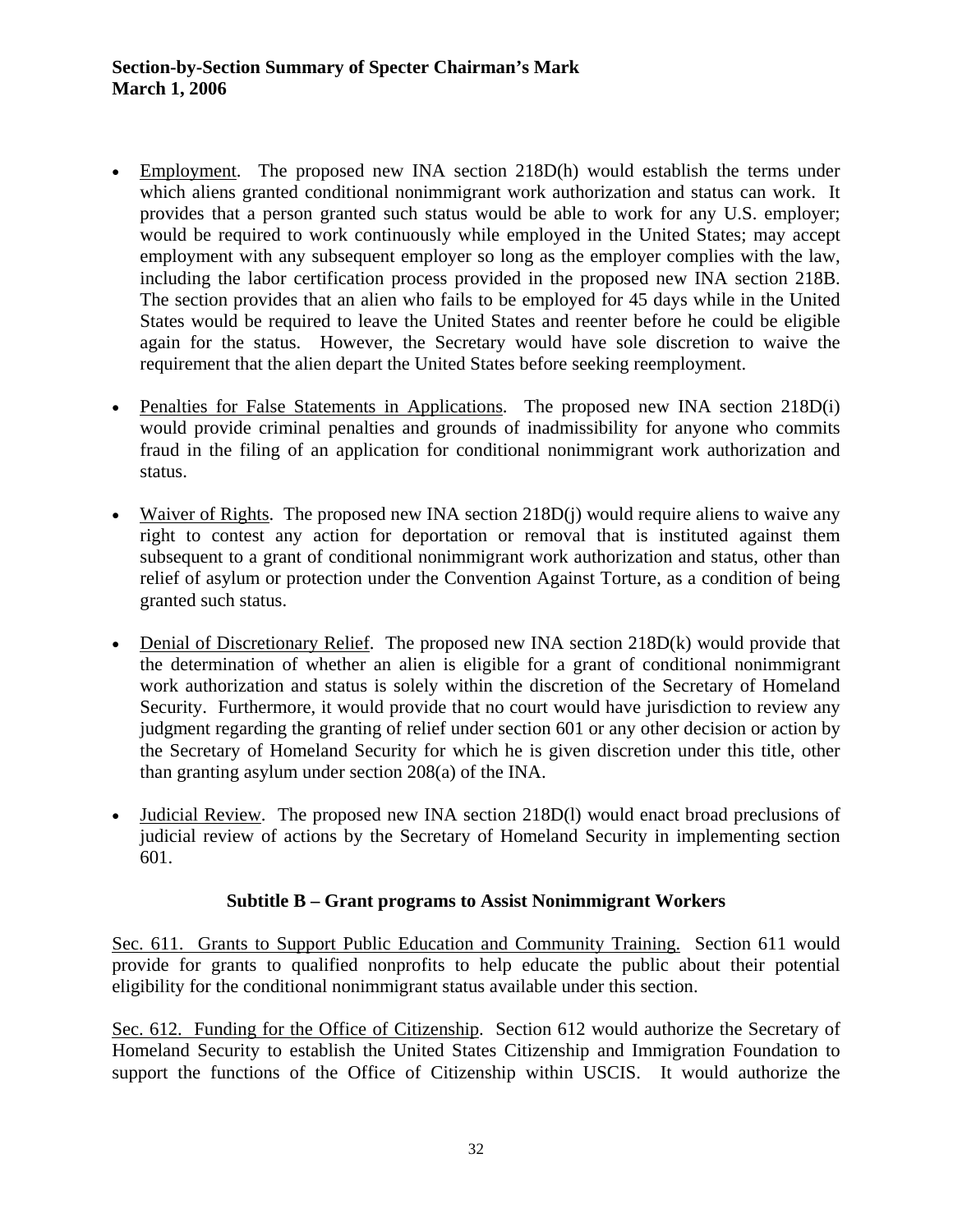Foundation to accept and make gifts, and authorize such sums as may be necessary to carry out the mission of the Office of Citizenship.

Sec. 613. Civics Integration Grant Program. Section 613 would requires the Secretary of Homeland Security to establish a competitive grant program to provide financial assistance to nonprofit organizations, including faith-based organizations, to support entities certified by the Office of Citizenship to provide civics and English as a second language courses and other activities approved by the Secretary to promote civics and English as a second language.

Sec. 614. Temporary Worker Investment Account Study. Section 614 would require the Secretary of Homeland Security, in consultation with the Commissioner of Social Security and the Secretary of the Treasury, to conduct a study of the feasibility of establishing temporary worker investment accounts for aliens granted conditional nonimmigrant work authorization and status under section 218D of the INA, as added by section 601 of the Act, and report to Congress not later than 1 year after the date of enactment of the Act.

# **TITLE VII – IMMIGRATION LITIGATION REDUCTION**

## **Subtitle A – Appeals and Review**

Sec. 701. Consolidation of Immigration Appeals. Section 701 would move all petitions for review over removal orders and all appeals of district court orders in habeas cases (including cases arising out of expedited removal proceedings) to the United States Court of Appeals for the Federal Circuit. It also would move appeals on claims of nationality in criminal cases involving failure to depart to the Federal Circuit. The new judicial review scheme would apply to new petitions of review and new appeals of district court habeas decisions.

Sec. 702. Additional Immigration Personnel. Section 702 would provide that for each of the years 2007 through 2011, the number of positions for attorneys in the Office of General Counsel shall be increased by one hundred over the previous year. It also would increase the number of positions in the Office of Immigration Litigation by 50, increase the number of immigration judges by 50, and authorize funding for these positions and for additional federal public defenders.

Sec. 703. Board of Immigration Appeals Removal Order Authority. Section 703 would redefine the term "final" for an order of removal  $101(a)(47)$  to include orders for which the parties waive the time to appeal and to include orders issued by administrative officers outside of the removal hearing process in INA 240.

Sec. 704. Judicial Review of Visa Revocation. Section 704 would preclude all federal court jurisdiction over a decision to revoke a visa under INA 221(i). This section would expressly preclude jurisdiction through a writ of habeas corpus, a writ of mandamus or a writ under the All Writs Act.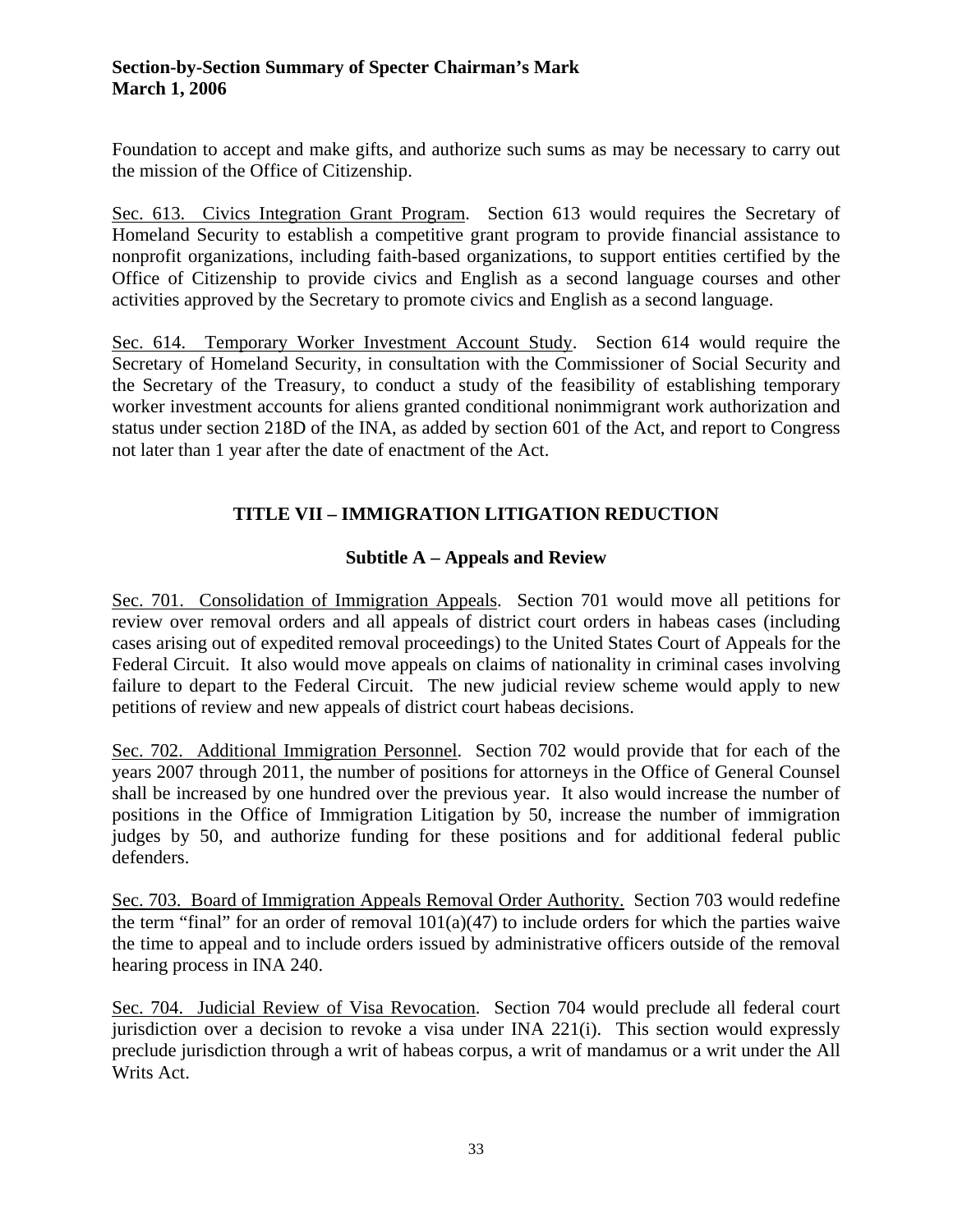Sec. 705. Reinstatement of removal Orders. Section 705 would provide for reinstatement of removal orders without any proceeding before an immigration judge. Reinstatement would apply to anyone who the Secretary of DHS finds has entered illegally after having been removed or having departed voluntarily. It would bar any review of the underlying legality of the removal order, including a challenge to the legal validity of the order or constitutional objections to the order. It also would preclude reopening of the underlying removal order or the provision of any relief from removal regardless of when the application for relief was made. Judicial review would be available under 242(a) through a petition for review, but the review would not include review of the underlying removal order. This section would expressly preclude habeas corpus, mandamus and All Writs Act jurisdiction over the reinstatement. The section would apply to all orders reinstated after April 1, 1997.

Sec. 706. Withholding of Removal. Section 706 would preclude withholding unless the noncitizen can prove that "at least one central reason" for the threat to life or freedom is due to race, religion, nationality, membership in a particular social group or political opinion. This provision would import the standards for asylum from the REAL ID Act and apply them to withholding. It would be effective as of May 11, 2005, and would apply to applications for withholding of removal made after that date.

Sec. 707. Certificate of Reviewability. Section 707 would establish a system for default denials and dismissals of petitions for review due to the inaction of a single judge. It would provide that once the petitioner's brief is filed, it would be assigned to a single judge in the Federal Circuit Court of Appeals. Unless that judge issues a "certificate of reviewability" the petition would be denied and the government would not need to file a brief supporting the removal order. No certificate of reviewability could be issued unless the petition provided a "prima facie" case that the petition should be granted. The judge would have 60 days to issue the certificate, or 120 days if all the parties agree to the extension or the extension was for good cause and the good cause was stated. If no certificate of reviewability was issued within the time limit, the petition would be denied and any stay would be automatically dissolved. If a certificate of reviewability was issued, the government would have an unspecified amount of time to answer, after which the petitioner would be held to replying within 24 days unless good cause is shown for an extension. The decision of the single judge not to issue a certificate of reviewability would be the final decision of the Federal Circuit Court of Appeals and could not be reconsidered or reversed by that Court "through any mechanism or procedure."

Sec. 708. Discretionary Decisions on Motions to Reopen or Reconsider. Section 708 would provide that decisions whether to reopen or reconsider are committed to the Attorney General's discretion. This provision would trigger INA  $242(a)(2)(B)$ 's limitation of judicial review over discretionary decisions. The provision makes an exception to this if the Secretary is seeking to remove the individual to an alternative country; the motion to reopen would, in that case, be filed within 30 days of receipt of notice of the new country; and the noncitizen would have to establish a prima facie case of entitlement to withholding or protection under the Convention Against Torture. The amendments would apply to motions to reopen or reconsider filed on or after the date of enactment.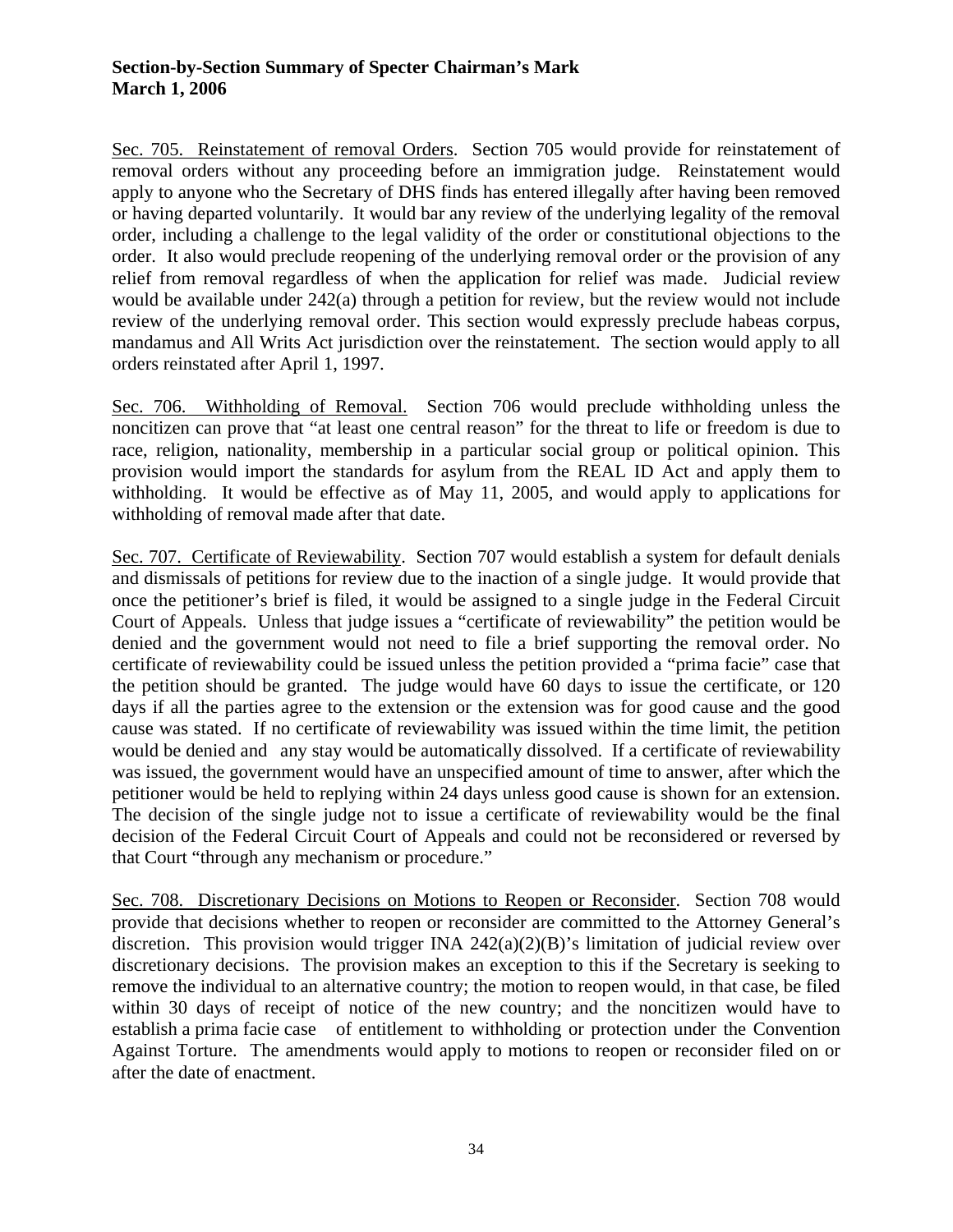Sec. 709. Prohibition of Attorney Fee Awards for Review of Final Orders of Removal. Section 709 would prohibit attorney fee awards in any proceeding related to an order of removal unless the determination that the individual was removable was not substantially justified.<sup>[37](#page-34-0)</sup>

### **Subtitle B – Immigration Review Reform**

Sec. 711. Director of the Executive Office for Immigration Review. Section 711 would require the Director of the Executive Office for Immigration Review (EOIR) to be appointed by the President with the advice and consent of the Senate. The Director at the time of enactment would serve as the Acting Director until the individual is so appointed or a successor has been appointed.

Sec. 712. Board of Immigration Appeals. Section 712 would establish statutory guidelines for the composition, procedures, and authorities of the Board of Immigration Appeals.<sup>[38](#page-34-1)</sup> This provision would require the Director of the EOIR, in consultation with the Attorney General, to appoint 14 immigration appeals judges, plus a Chairperson to the Board. Each Member of the Board would be appointed for a six-year period but permitted to continue acting (for no more than 12 years total) until a successor is appointed. Current Members would be appointed to the Board using a system of staggered appointments based on seniority of the Members. To be eligible for appointment, an individual would need to be an attorney in good standing of a bar with at least seven years of professional, legal expertise in immigration law.

The Chairperson would be responsible for the administrative operations of the Board, the internal operating policies and procedures of the Board, adjudicating cases as a sitting Member of the Board, and appointing 3-member panels.

The Board would retain its current jurisdiction over appeals from immigration judges with a limitation: it would be precluded from hearing appeals of immigration judge decisions regarding removal orders entered in absentia. The Board would be required to accept an immigration judge's findings of fact (including credibility determinations) unless clearly erroneous. The Board would have de novo review over questions of law, discretion, and judgment.

Upon individualized review of a case, the Board would be able to affirm the decision of an immigration judge without opinion only if: (1) the decision of the immigration judge resolved all the issues in the case; (2) the issue on appeal is squarely controlled by existing Board or federal court precedent and does not involve the application of precedent to a novel fact situation; (3) the factual and legal questions raised on appeal are so insubstantial so as not to warrant a written opinion in the case; and (4) the Board approves both the result reached in the decision below and all of the reasoning of that decision.

<span id="page-34-0"></span> $37$  This provision would preclude fees in cases of unjustified denials of eligibility for asylum and other forms of relief from removal, even if the government's defense of the removal order lacked any justification.

<span id="page-34-1"></span><sup>&</sup>lt;sup>38</sup> Presently, the Board of Immigration Appeals and the Executive Office for Immigration Review is largely a regulatory creature with no explicit statutory parameters.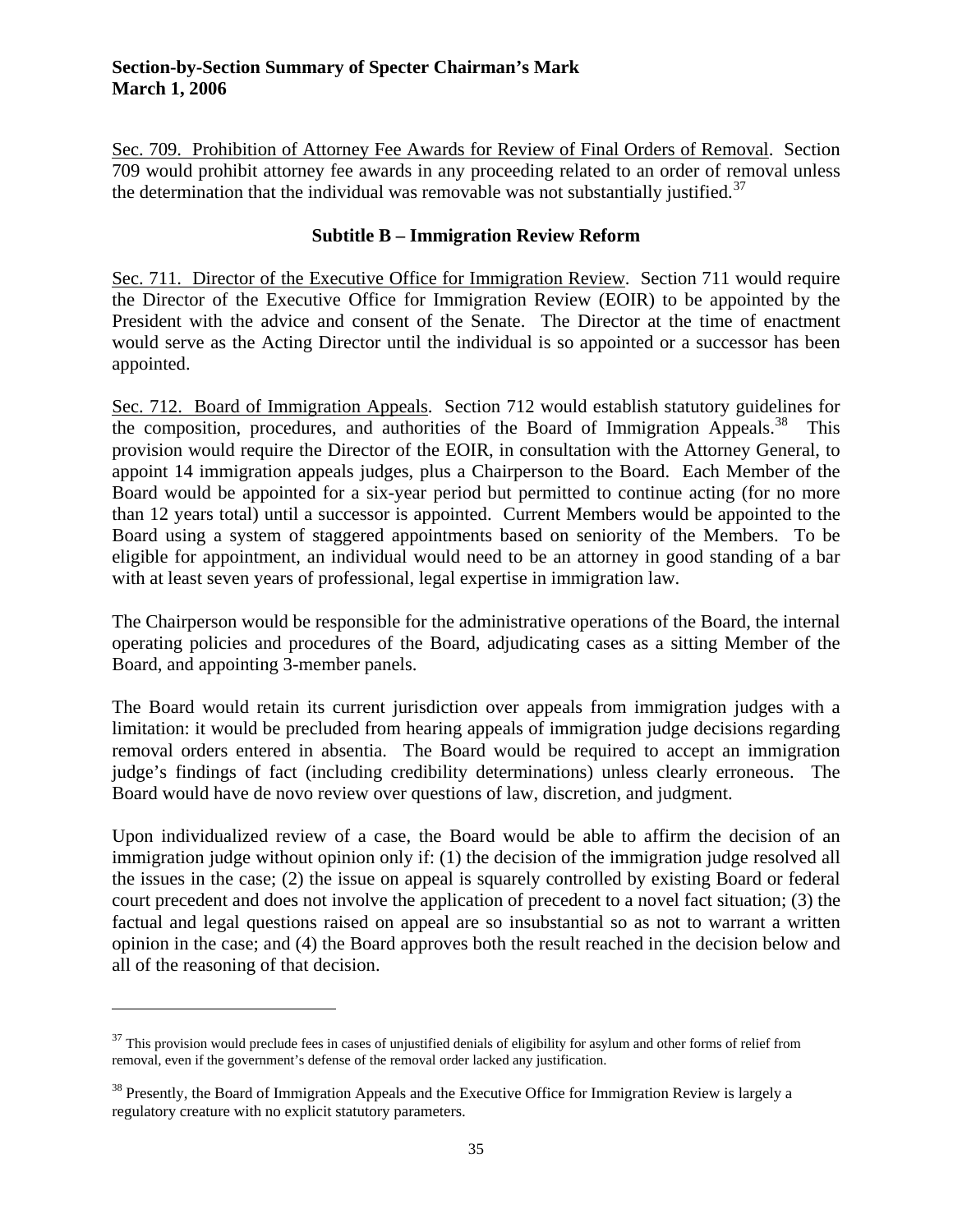The 3-member panel or the presiding member acting alone could summarily dismiss any appeal or portion thereof in any case in which: (1) the appealing party fails to specify the reasons for the appeal; (2) the only reason specified involves a finding of fact or conclusion of law that was conceded by that party at a prior proceeding; (3) the appeal is from an order that granted such party the requested relief; (4) the appeal is determined to be filed for an improper purpose, such as to cause unnecessary delay; or (5) the appeal lacks an arguable basis in fact or law and is not supported by a good faith argument for extension, modification or reversal of existing law.

The 3-member panel or the presiding member acting alone could grant an unopposed motion or a motion to withdraw an appeal pending before the Board or adjudicate a motion to remand any appeal: (1) from the decision of a Department officer if the appropriate Department official requests that the matter be remanded; (2) if the remand is required because of a defective or missing transcript; or (3) if remand is required for any procedural or ministerial issue.

Board decisions would have to include notice to the alien of his or her right to file a petition for review in the U.S. Court of Appeals for the Federal Circuit within 30 days of the date of the decision.

Sec. 713. Immigration Judges. Section 713 would require the Director of the EOIR, in consultation with the Attorney General, to appoint the Chief Immigration Judge. Immigration judges would be appointed by the Director of the EOIR, in consultation with the Chief Immigration Judge and the Board Chair. Each immigration judge would be appointed for a seven-year period but permitted to continue acting (for no more than 14 years total) until a successor is appointed. Current judges would be appointed to the Bench using a system of staggered appointments based on seniority. To be eligible for appointment, an individual would need to be an attorney in good standing of a bar with at least five years of professional, legal expertise in immigration law.

Immigration judges would have the authority to hear matters related to any removal proceeding pursuant to INA § 240 described in 8 CFR § 1240.1(a) (or any corresponding similar regulation). Decisions of the immigration judges would be subject to Board review in any case in which the Board has jurisdiction.

Sec. 714. Removal and Review of Judges. Section 714 provides that immigration judges and Board Members could be removed from office only for good cause, by the EOIR Director in consultation with the Board Chair (in the case of Board Members) or by the Director in consultation with the Chief immigration Judge (in the case of immigration judges). Section 714 also provides that Board Members and immigration judges may not be removed or otherwise subject to disciplinary action for their exercise of independent judgment and discretion.

Sec. 715. Legal Orientation Program. Section 715 would require the EOIR Director to continue to operate a legal orientation program to provide basic information about immigration court proceedings for immigration detainees and to expand the program nationwide.